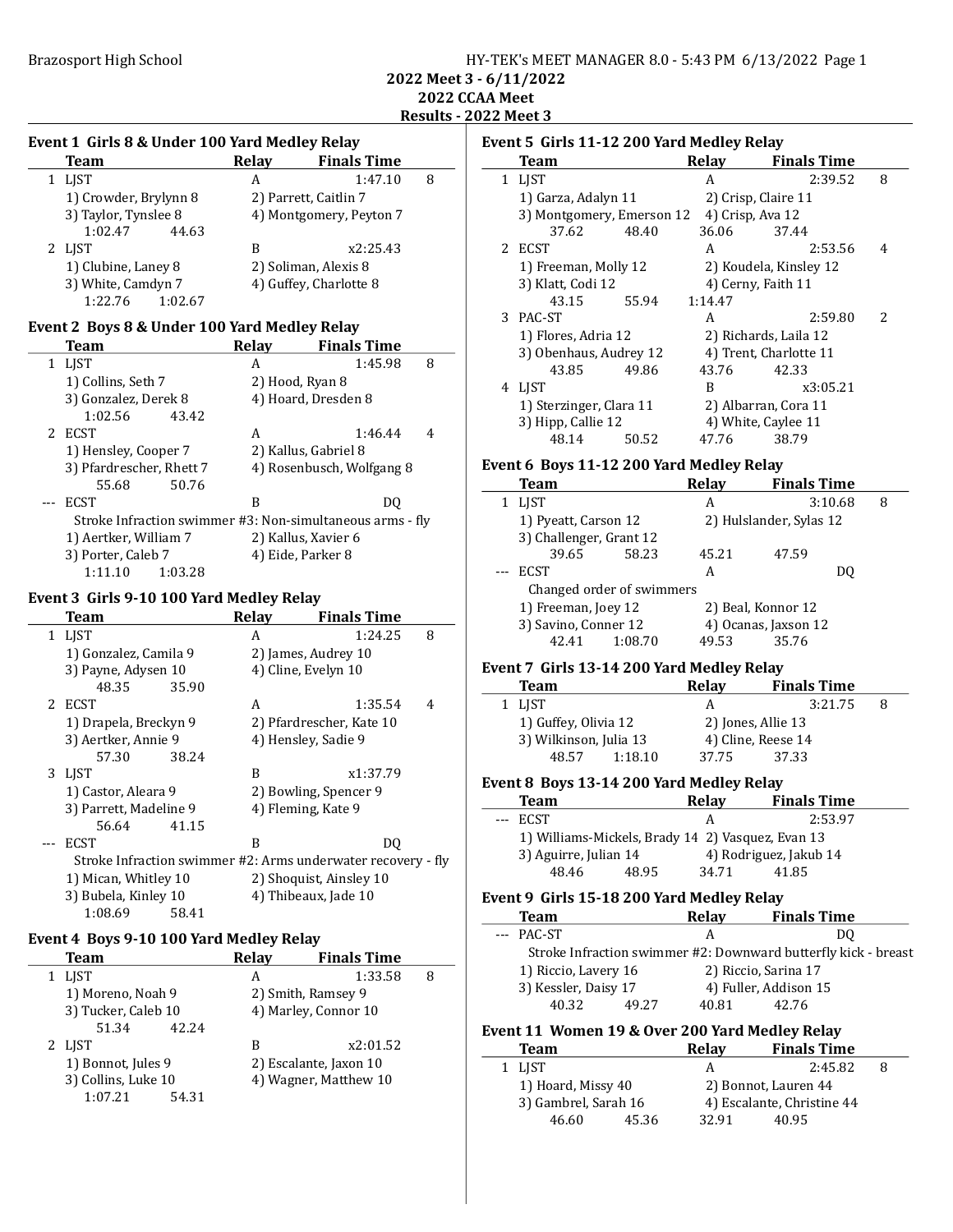2022 Meet 3 - 6/11/2022

# $2022$  CCAA Meet<br>Reculted 2000

# ults - 2022 Meet 3

|         | Event 12 Men 19 & Over 200 Yard Medley Relay |         |                            |                           |              |
|---------|----------------------------------------------|---------|----------------------------|---------------------------|--------------|
|         | <b>Team</b>                                  |         | Relay                      | <b>Finals Time</b>        |              |
|         | 1 LJST                                       |         | A                          | 2:08.29                   | 8            |
|         | 1) Logan, Landon 20                          |         |                            | 2) Ponzi, Trey 18         |              |
|         | 3) Albarran, Benjamin 13                     |         |                            | 4) Wilkinson, Jonathan 13 |              |
|         | 33.65<br>35.72                               |         | 27.19                      | 31.73                     |              |
|         | Event 13 Girls 8 & Under 50 Yard Freestyle   |         |                            |                           |              |
|         | Name                                         |         | <b>AgeTeam</b>             | <b>Finals Time</b>        |              |
|         | 1 Taylor, Tynslee                            |         | 8 LJST                     | 47.77                     | 6            |
|         | 2 Crowder, Brylynn                           |         | 8 LJST                     | 52.04                     | 4            |
|         | 3 Guffey, Charlotte                          |         | 8 LJST                     | x1:02.79                  |              |
|         | 4 Bard, Paige                                |         | 6 ECST                     | 1:21.53                   | 3            |
|         | --- Shoquist, Piper                          |         | 6 ECST                     | DQ                        |              |
|         | No touch on turn                             |         |                            |                           |              |
|         | Event 14 Boys 8 & Under 50 Yard Freestyle    |         |                            |                           |              |
|         | <b>Name</b>                                  |         | <b>AgeTeam</b>             | <b>Finals Time</b>        |              |
|         | 1 Gonzalez, Derek                            |         | 8 LJST                     | 38.25                     | 6            |
|         | 2 Rosenbusch, Wolfgang                       |         | 8 ECST                     | 48.34                     | 4            |
|         | 3 Hoard, Dresden                             |         | 8 LJST                     | 52.14                     | 3            |
|         | 4 Kallus, Gabriel                            |         | 8 ECST                     | 52.31                     | 2            |
|         | 5 Hensley, Cooper                            |         | 7 ECST                     | x52.71                    |              |
|         | 6 Aertker, William                           |         | 7 ECST                     | x58.73                    |              |
|         | 7 Eide, Parker                               |         | 8 ECST                     | x1:00.06                  |              |
|         | 8 Pfardrescher, Rhett                        |         | 7 ECST                     | x1:01.14                  |              |
|         | 9 Kallus, Xavier                             |         | 6 ECST                     | x1:04.24                  |              |
|         | 10 Arguello, William                         |         | 6 LJST                     | x1:14.73                  |              |
|         | 11 Reck, Cameron                             |         | 6 ECST                     | x1:15.76                  |              |
|         | 12 Mican, Trenton                            |         | 7 ECST                     | x1:20.12                  |              |
|         | 13 Mican, Beau                               |         | 7 ECST                     | x1:25.25                  |              |
|         | --- Porter, Caleb                            | 7       | <b>ECST</b>                | DQ                        |              |
|         | False start                                  |         |                            |                           |              |
|         | Event 15 Girls 9-10 50 Yard Freestyle        |         |                            |                           |              |
|         | <b>Name</b>                                  |         | <b>AgeTeam</b>             | <b>Finals Time</b>        |              |
|         | 1 Payne, Adysen                              |         | 10 LJST                    | 34.56                     | 6            |
|         | 2 Aertker, Annie                             |         | 9 ECST                     | 38.91                     | 4            |
|         | 3 James, Audrey                              |         | 10 LJST                    | 42.72                     | 3            |
| 4<br>5. | Drapela, Breckyn<br>Mican, Whitley           | 9<br>10 | <b>ECST</b><br><b>ECST</b> | 45.10<br>x45.32           | 2            |
| 6       | Hensley, Sadie                               | 9       | <b>ECST</b>                | x45.49                    |              |
| 7       | Nguyen, Melanie                              | 9       | PAC-ST                     | 48.54                     | $\mathbf{1}$ |
| 8       | Pfardrescher, Kate                           | 10      | <b>ECST</b>                | x49.10                    |              |
| 9       | Fleming, Kate                                | 9       | <b>LJST</b>                | x52.39                    |              |
| 10      | Bubela, Kinley                               | 10      | <b>ECST</b>                | x54.96                    |              |
| 11      | Jones, Breanne                               | 9       | LJST                       | x1:08.75                  |              |
| 12      | Shoquist, Ainsley                            | 10      | <b>ECST</b>                | x1:11.32                  |              |
| 13      | Thibeaux, Jade                               | 10      | <b>ECST</b>                | x1:12.94                  |              |
|         |                                              |         |                            |                           |              |
|         | Event 16 Boys 9-10 50 Yard Freestyle<br>Name |         | <b>AgeTeam</b>             | <b>Finals Time</b>        |              |
| 1       | Tucker, Caleb                                | 10      | <b>LJST</b>                | 37.97                     | 6            |
| 2       | Collins, Luke                                | 10      | LJST                       | 43.70                     | 4            |
| 3       | Porter, Harrison                             | 10      | ECST                       | 44.60                     | 3            |
| 4       | Escalante, Jaxon                             | 10      | LJST                       | x50.31                    |              |
| 5       | Krenek, Kipton                               | 9       | <b>ECST</b>                | 50.73                     | 2            |
| 6       | Bubela, Kaiden                               | 9       | <b>ECST</b>                | x54.15                    |              |

| 7 Smith, Ramsey   | 9 LIST  | x56.58   |
|-------------------|---------|----------|
| 8 Bonnot, Jules   | 9 LIST  | x1:00.50 |
| 9 Wagner, Matthew | 10 LIST | x1:08.54 |

## Event 17 Girls 11-12 100 Yard Freestyle

| Name               |              |                       |      | <b>Finals Time</b>                                                                                                                   |   |
|--------------------|--------------|-----------------------|------|--------------------------------------------------------------------------------------------------------------------------------------|---|
|                    |              |                       |      | 1:12.45                                                                                                                              | 6 |
| 33.35              | 39.10        |                       |      |                                                                                                                                      |   |
| 2 Klatt, Codi      |              |                       |      | 1:14.25                                                                                                                              | 4 |
| 34.97              | 39.28        |                       |      |                                                                                                                                      |   |
| 3 Garza, Adalyn    |              |                       |      | 1:15.63                                                                                                                              | 3 |
| 36.55              | 39.08        |                       |      |                                                                                                                                      |   |
| 4 Crisp, Ava       |              |                       |      | x1:22.78                                                                                                                             |   |
| 5 Richards, Laila  |              |                       |      | 1:24.24                                                                                                                              | 2 |
| 37.74              | 46.50        |                       |      |                                                                                                                                      |   |
| 6 White, Caylee    |              |                       |      | x1:27.97                                                                                                                             |   |
| 41.42              | 46.55        |                       |      |                                                                                                                                      |   |
| 7 Koudela, Kinsley |              |                       |      | 1:29.95                                                                                                                              | 1 |
| Guffey, Olivia     |              |                       |      | x1:33.21                                                                                                                             |   |
| 45.14              | 48.07        |                       |      |                                                                                                                                      |   |
| 9 Peltier, Emily   |              |                       |      | x1:34.75                                                                                                                             |   |
| 46.12              | 48.63        |                       |      |                                                                                                                                      |   |
| 10 Porter, Sophie  |              |                       |      | x1:38.27                                                                                                                             |   |
| 43.82              | 54.45        |                       |      |                                                                                                                                      |   |
|                    |              |                       | ECST | DO.                                                                                                                                  |   |
| False start        |              |                       |      |                                                                                                                                      |   |
| 44.16              | 54.32        |                       |      |                                                                                                                                      |   |
|                    | Cerny, Faith | 1 Montgomery, Emerson |      | <b>AgeTeam</b><br>12 LIST<br>12 ECST<br>11 LJST<br>12 LJST<br>12 PAC-ST<br>11 LJST<br>12 ECST<br>12 LJST<br>11 LJST<br>11 ECST<br>11 |   |

## Event 18 Boys 11-12 100 Yard Freestyle

| <b>Name</b>        |       |                                                                             | <b>Finals Time</b>                                                                                                      |                          |
|--------------------|-------|-----------------------------------------------------------------------------|-------------------------------------------------------------------------------------------------------------------------|--------------------------|
|                    |       |                                                                             | 1:20.82                                                                                                                 | 6                        |
| 38.70              | 42.12 |                                                                             |                                                                                                                         |                          |
| 2 Beal, Konnor     |       |                                                                             | 1:21.50                                                                                                                 | 4                        |
| 38.65              | 42.85 |                                                                             |                                                                                                                         |                          |
| 3 Ocanas, Jaxson   |       |                                                                             | 1:24.93                                                                                                                 | 3                        |
| 41.26              | 43.67 |                                                                             |                                                                                                                         |                          |
|                    |       |                                                                             | 1:28.15                                                                                                                 | $\overline{\mathcal{L}}$ |
| 40.63              | 47.52 |                                                                             |                                                                                                                         |                          |
|                    |       |                                                                             | x1:52.78                                                                                                                |                          |
| 54.59              | 58.19 |                                                                             |                                                                                                                         |                          |
| --- Thibeaux, Jude |       |                                                                             | DΟ                                                                                                                      |                          |
|                    |       |                                                                             |                                                                                                                         |                          |
| 49.01              |       |                                                                             |                                                                                                                         |                          |
|                    |       | 1 Challenger, Grant<br>4 Hulslander, Sylas<br>5 Daniels, Michael<br>1:06.45 | <b>AgeTeam</b><br>12 LIST<br>12 ECST<br>12 ECST<br>12 LIST<br>12 LIST<br>12 ECST<br>Walking on or springing from bottom |                          |

### Event 19 Girls 13-14 100 Yard Freestyle

| <b>Name</b>        |       |    | <b>AgeTeam</b> | <b>Finals Time</b> |   |
|--------------------|-------|----|----------------|--------------------|---|
| 1 Wilkinson, Julia |       |    | 13 LJST        | 1:12.53            | 6 |
| 35.06              | 37.47 |    |                |                    |   |
| 2 Chilton, Kate    |       | 13 | ECST           | 1:14.45            | 4 |
| 34.32              | 40.13 |    |                |                    |   |
| 3 Kubecka, Ansley  |       |    | 14 PAC-ST      | 1:15.79            | 3 |
| 35.58              | 40.21 |    |                |                    |   |
| 4 Wallis, Abby     |       |    | 13 ECST        | 1:16.17            | 2 |
| 35.37              | 40.80 |    |                |                    |   |
| Cline, Reese<br>5. |       |    | 14 LIST        | 1:32.50            | 1 |
| 42.26              | 50.24 |    |                |                    |   |
| Jones, Allie<br>6  |       |    | 13 LIST        | x1:34.37           |   |
| 43.55              | 50.82 |    |                |                    |   |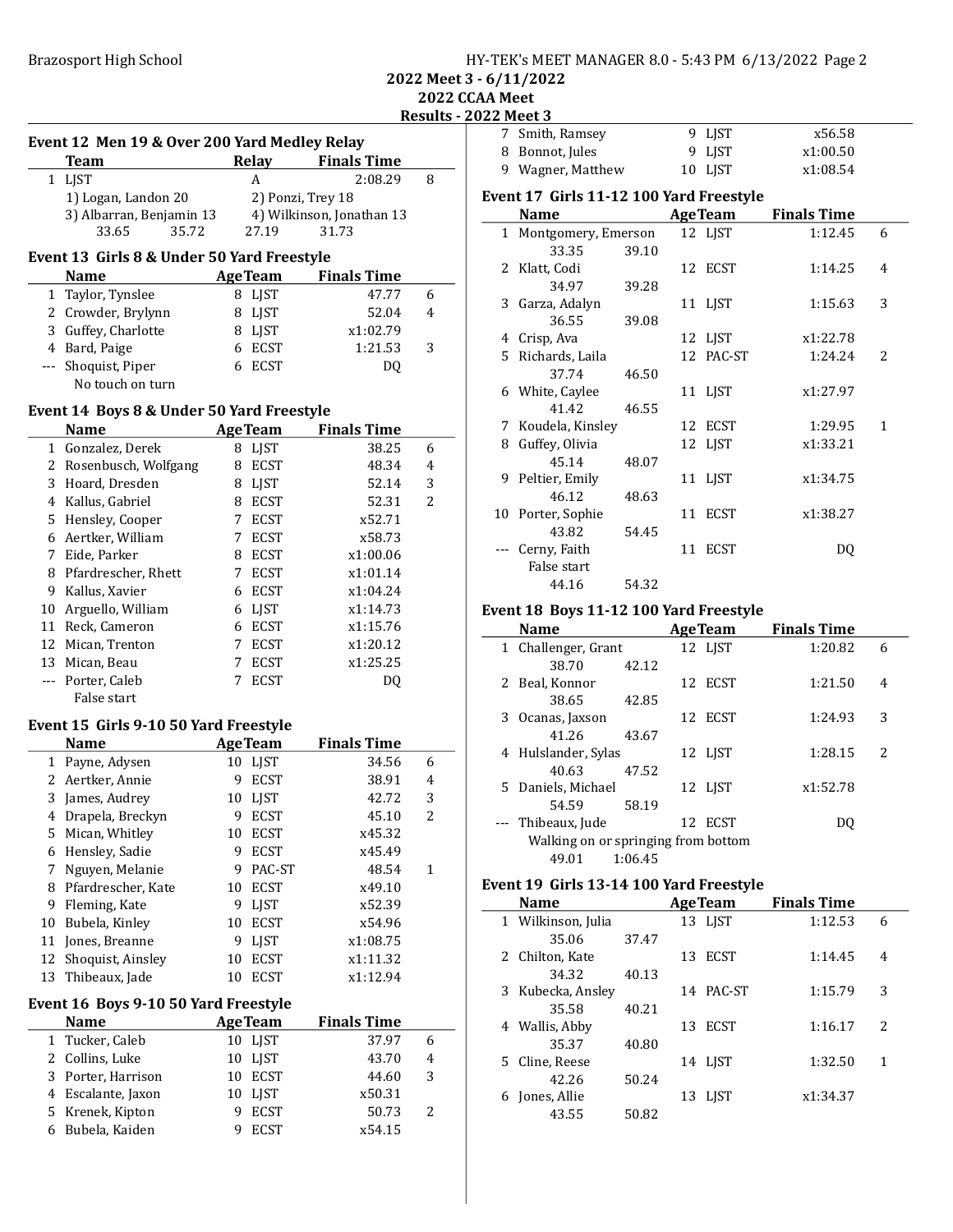| : High School | HY-TEK's MEET MANAGER 8.0 - 5:43 PM 6/13/2022 Page 3 |  |
|---------------|------------------------------------------------------|--|
|               | 2022 Meet 3 - 6/11/2022                              |  |
|               | <b>2022 CCAA Meet</b>                                |  |
|               | Results - 2022 Meet 3                                |  |

Results - 2022 Meet 3

|    | Name AgeTeam Finals Time                     |       |   |                |                                        |                |
|----|----------------------------------------------|-------|---|----------------|----------------------------------------|----------------|
|    | 1 Aguirre, Julian                            |       |   | 14 ECST        | 1:07.20                                | 6              |
|    | 1:07.32                                      |       |   |                |                                        |                |
|    | 2 Williams-Mickels, Brady 14 ECST            |       |   |                | 1:18.91                                | 4              |
|    | 36.44                                        | 42.47 |   |                |                                        |                |
|    |                                              |       |   |                |                                        |                |
|    | Event 21 Girls 15-18 100 Yard Freestyle      |       |   |                |                                        |                |
|    | <b>Name</b>                                  |       |   |                | <b>Example 2 Age Team</b> Finals Time  |                |
|    | 1 Reuschle, Anna                             |       |   | 15 LJST        | 1:11.51                                | 6              |
|    | 35.65                                        | 35.86 |   |                |                                        |                |
|    | 2 Riccio, Sarina                             |       |   | 17 PAC-ST      | 1:22.92                                | 4              |
|    | 40.06                                        | 42.86 |   |                |                                        |                |
|    | 3 Fuller, Addison                            |       |   | 15 PAC-ST      | 1:38.05                                | 3              |
|    | 45.80                                        | 52.25 |   |                |                                        |                |
|    | Event 22 Boys 15-18 100 Yard Freestyle       |       |   |                |                                        |                |
|    | Name                                         |       |   |                | <b>Example 2 Age Team</b> Finals Time  |                |
|    | 1 Garner, Zane                               |       |   | 16 ECST        | 52.42                                  | 6              |
|    | 24.87                                        | 27.55 |   |                |                                        |                |
|    | 2 Cook, Dylan                                |       |   | 18 ECST        | 55.96                                  | 4              |
|    | 27.28                                        | 28.68 |   |                |                                        |                |
|    | 3 Trammell, James                            |       |   | 15 PAC-ST      | 1:08.69                                | 3              |
|    | 32.60                                        | 36.09 |   |                |                                        |                |
|    |                                              |       |   |                |                                        |                |
|    | Event 24 Men 19 & Over 100 Yard Freestyle    |       |   |                |                                        |                |
|    | Name AgeTeam Finals Time                     |       |   |                |                                        |                |
|    | 1 Parrett, Stephen                           |       |   | 38 LJST        | 54.17                                  | 6              |
|    |                                              |       |   |                |                                        |                |
|    |                                              |       |   |                |                                        |                |
|    | 25.68 28.49                                  |       |   |                |                                        |                |
|    | 2 Hoard, Jack<br>32.22                       | 36.38 |   | 39 LJST        | 1:08.60                                | 4              |
|    |                                              |       |   |                |                                        |                |
|    | Event 25 Girls 6 & Under 25 Yard Backstroke  |       |   |                |                                        |                |
|    | <b>Name</b>                                  |       |   |                | <b>Example 21 Age Team</b> Finals Time |                |
|    | 1 Bard, Paige                                |       |   | 6 ECST         | 40.56                                  | 6              |
|    | 2 Shoquist, Piper                            |       |   | 6 ECST         | 45.81                                  | 4              |
|    |                                              |       |   |                |                                        |                |
|    | Event 26 Boys 6 & Under 25 Yard Backstroke   |       |   |                |                                        |                |
|    | <b>Name</b>                                  |       |   |                | <b>Example 2 Age Team</b> Finals Time  |                |
|    | 1 Arguello, William                          |       |   | 6 LJST         | 34.34                                  | 6              |
|    | 2 Kallus, Xavier                             |       |   | 6 ECST         | 36.74                                  | $\overline{4}$ |
|    | 3 Hood, Drew 6 LJST                          |       |   |                | 46.03                                  | 3              |
| 4  | Reck, Cameron                                |       | 6 | ECST           | 48.55                                  | 2              |
| 5  | Ermis, Jase                                  |       | 6 | <b>ECST</b>    | x49.67                                 |                |
|    | <b>Event 27 Girls 7-8 25 Yard Backstroke</b> |       |   |                |                                        |                |
|    | Name                                         |       |   |                |                                        |                |
|    |                                              |       |   | <b>AgeTeam</b> | <b>Finals Time</b>                     |                |
| 1  | Crowder, Brylynn                             |       |   | 8 LJST         | 27.19                                  | 6              |
| 2  | Parrett, Caitlin                             |       | 7 | LJST           | 30.18                                  | 4              |
| 3  | Guffey, Charlotte                            |       | 8 | LJST           | x31.05                                 |                |
| 4  | White, Camdyn                                |       |   | 7 LJST         | x31.24                                 |                |
| 5  | Soliman, Alexis                              |       |   | 8 LJST         | x32.55                                 |                |
| 6  | Aparicio, Alivia                             |       |   | 8 PAC-ST       | 33.29                                  | 3              |
| 7  | Ermis, Kylan                                 |       |   | 8 ECST         | 37.53                                  | 2              |
| 8  | Clubine, Laney                               |       |   | 8 LJST         | x38.79                                 |                |
| 9  | Berardi, Emmy                                |       | 8 | PAC-ST         | 42.91                                  | 1              |
| 10 | Tapia, Sienna                                |       | 8 | PAC-ST         | x44.28                                 |                |

|    | <b>Event 28 Boys 7-8 25 Yard Backstroke</b><br><b>Name</b> |   | <b>AgeTeam</b> | <b>Finals Time</b> |   |
|----|------------------------------------------------------------|---|----------------|--------------------|---|
|    |                                                            | 7 | <b>ECST</b>    | 24.09              | 6 |
| 1  | Hensley, Cooper                                            |   |                |                    |   |
| 2  | Pfardrescher, Rhett                                        | 7 | <b>ECST</b>    | 25.34              | 4 |
| 3  | Hood, Ryan                                                 | 8 | <b>LIST</b>    | 27.74              | 3 |
| 4  | Hoard, Dresden                                             | 8 | <b>LIST</b>    | 28.60              | 2 |
|    | 5 Collins, Seth                                            | 7 | <b>LIST</b>    | x29.01             |   |
| 6  | Aertker, William                                           | 7 | <b>ECST</b>    | x29.35             |   |
| 7  | Eide, Parker                                               | 8 | <b>ECST</b>    | x29.41             |   |
| 8  | Kallus, Gabriel                                            | 8 | <b>ECST</b>    | x29.46             |   |
| 9  | Porter, Caleb                                              | 7 | <b>ECST</b>    | x33.97             |   |
| 10 | Mican, Beau                                                | 7 | <b>ECST</b>    | x35.37             |   |
| 11 | Rosenbusch, Konrad                                         | 7 | <b>ECST</b>    | x37.36             |   |
| 12 | Baldridge, Alexander                                       | 8 | <b>LIST</b>    | x40.52             |   |
| 13 | Jacoby, Lane                                               | 8 | PAC-ST         | 41.99              | 1 |
|    | Mican, Trenton                                             | 7 | <b>ECST</b>    | DO                 |   |
|    | Did not finish on back                                     |   |                |                    |   |

## Event 29 Girls 9-10 25 Yard Backstroke

|              | <b>Name</b>            |    | <b>AgeTeam</b> | <b>Finals Time</b> |   |  |
|--------------|------------------------|----|----------------|--------------------|---|--|
| $\mathbf{1}$ | Gonzalez, Camila       | 9  | LJST           | 20.96              | 6 |  |
| 2            | Mican, Whitley         | 10 | <b>ECST</b>    | 23.40              | 4 |  |
| 3            | Hensley, Sadie         | 9  | <b>ECST</b>    | 23.58              | 3 |  |
| 4            | Nguyen, Melanie        | 9  | PAC-ST         | 23.64              | 2 |  |
| 5.           | Parrett, Madeline      | 9  | <b>LJST</b>    | 23.71              | 1 |  |
| *6           | Pfardrescher, Kate     | 10 | <b>ECST</b>    | x23.77             |   |  |
| *6           | Drapela, Breckyn       | 9  | <b>ECST</b>    | x23.77             |   |  |
| 8            | Bubela, Kinley         | 10 | <b>ECST</b>    | x23.85             |   |  |
| 9            | Castor, Aleara         | 9  | <b>LIST</b>    | x24.41             |   |  |
| 10           | Aertker, Annie         | 9  | <b>ECST</b>    | x24.57             |   |  |
| 11           | Richards, Ellen-Claire | 10 | PAC-ST         | 27.24              |   |  |
| 12           | Bowling, Spencer       | 9  | <b>LIST</b>    | x27.51             |   |  |
| 13           | Thibeaux, Jade         | 10 | <b>ECST</b>    | x29.96             |   |  |
| 14           | Daniels, Lillian       | 9  | <b>LIST</b>    | x31.32             |   |  |
| 15           | Shoquist, Ainsley      | 10 | <b>ECST</b>    | x31.89             |   |  |
| 16           | Jones, Breanne         | 9  | <b>LIST</b>    | x34.60             |   |  |
| 17           | Bernardi, Edie         | 10 | PAC-ST         | x41.73             |   |  |
| 18           | Sandoval, Adley        | 9  | PAC-ST         | x42.52             |   |  |

## Event 30 Boys 9-10 25 Yard Backstroke

|    | Name                |    | <b>AgeTeam</b> | <b>Finals Time</b> |   |
|----|---------------------|----|----------------|--------------------|---|
|    | 1 Moreno, Noah      | 9  | <b>LJST</b>    | 21.70              | 6 |
|    | 2 Obenhaus, Patrick | 10 | PAC-ST         | 22.03              | 4 |
|    | 3 Porter, Harrison  | 10 | <b>ECST</b>    | 23.97              | 3 |
|    | 4 Marley, Connor    |    | 10 LJST        | 24.28              | 2 |
|    | 5 Krenek, Kipton    | 9  | <b>ECST</b>    | 26.02              | 1 |
|    | 6 Smith, Ramsey     | 9  | <b>LIST</b>    | x28.48             |   |
|    | 7 Escalante, Jaxon  |    | 10 LJST        | x30.68             |   |
| 8  | Bubela, Kaiden      | q  | <b>ECST</b>    | x30.88             |   |
| 9  | Wagner, Matthew     | 10 | LIST           | x32.68             |   |
| 10 | Bonnot, Jules       | 9  | <b>LIST</b>    | x33.18             |   |
|    | 11 Wilbanks, Logan  | 10 | <b>LIST</b>    | x39.05             |   |
|    |                     |    |                |                    |   |

## Event 31 Girls 11-12 50 Yard Backstroke

| <b>Name</b>     | <b>AgeTeam</b> | <b>Finals Time</b> |  |
|-----------------|----------------|--------------------|--|
| 1 Klatt, Codi   | 12 ECST        | 34.90              |  |
| 2 Garza, Adalyn | 11 LIST        | 37.89              |  |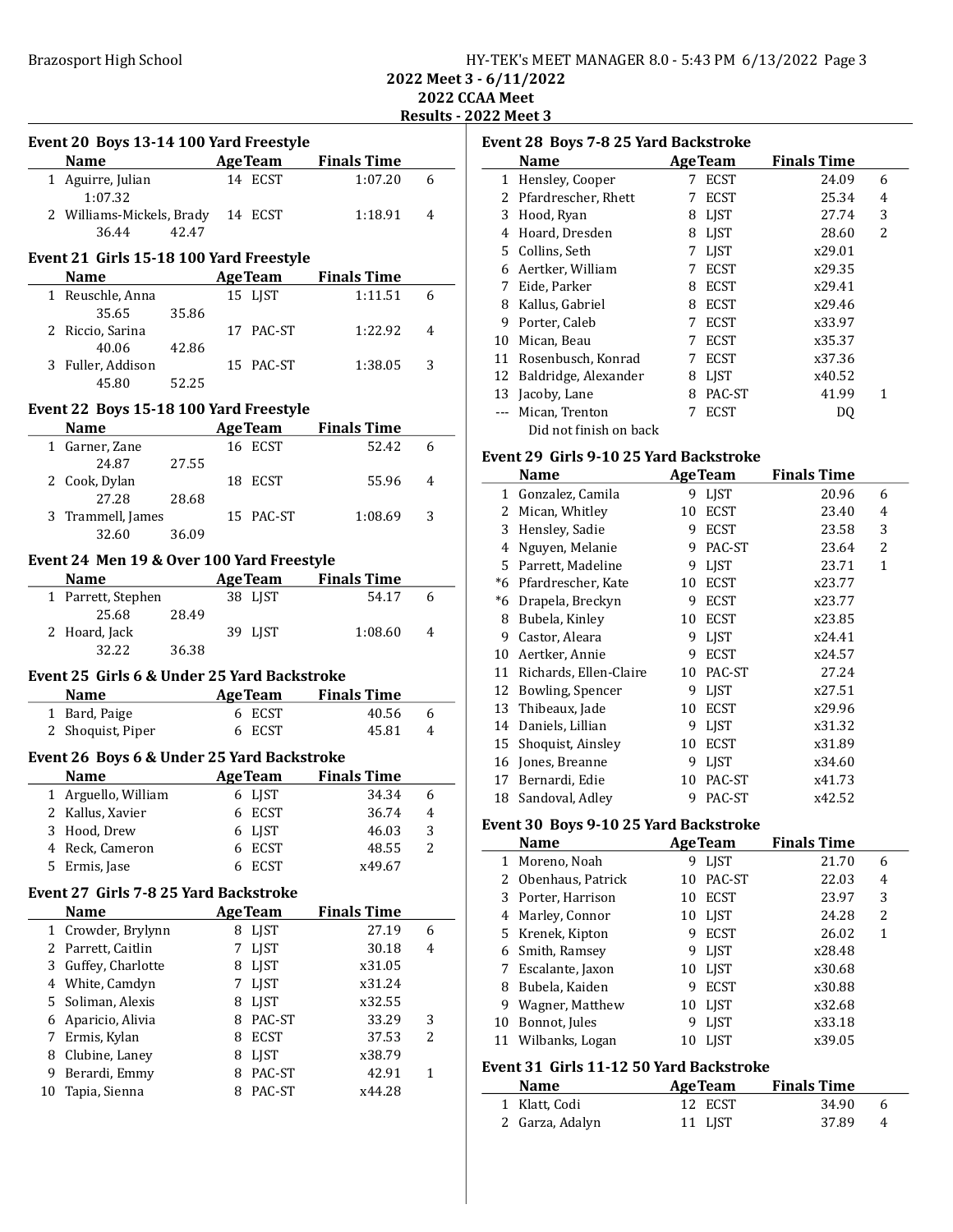|                         |  |  | HY-TEK's MEET MANAGER 8.0 - 5:43 PM 6/13/2022 Page 4 |  |
|-------------------------|--|--|------------------------------------------------------|--|
| 2022 Meet 3 - 6/11/2022 |  |  |                                                      |  |
|                         |  |  |                                                      |  |

2022 CCAA Meet Results - 2022 Meet 3

#### (Event 31 Girls 11-12 50 Yard Backstroke)

| THROUGH THIS II IS 90 THE BUCKSHORE. |                        |    |                 |                    |   |  |  |
|--------------------------------------|------------------------|----|-----------------|--------------------|---|--|--|
|                                      | Name                   |    | <b>Age Team</b> | <b>Finals Time</b> |   |  |  |
|                                      | 3 Obenhaus, Audrey     |    | 12 PAC-ST       | 39.22              | 3 |  |  |
|                                      | 4 Sterzinger, Clara    |    | 11 LJST         | 45.80              | 2 |  |  |
| 5.                                   | Freeman, Molly         |    | 12 ECST         | 46.62              | 1 |  |  |
| 6                                    | Poncik, Presley        |    | 12 ECST         | x48.19             |   |  |  |
|                                      | 7 Peltier, Emily       |    | 11 LJST         | x48.45             |   |  |  |
| 8                                    | Guffey, Olivia         |    | 12 LJST         | x52.51             |   |  |  |
| 9                                    | Pearce, Zhanna         |    | 12 LJST         | x53.22             |   |  |  |
| 10                                   | Jones, Charlotte       |    | 11 LJST         | x55.65             |   |  |  |
| 11                                   | Trent, Charlotte       | 11 | PAC-ST          | 55.81              |   |  |  |
|                                      | 12 Porter, Sophie      | 11 | ECST            | x55.82             |   |  |  |
| 13                                   | Bonnot, Adelyn         |    | 12 LJST         | x56.53             |   |  |  |
|                                      | Cerny, Faith           | 11 | ECST            | DO                 |   |  |  |
|                                      | Did not finish on back |    |                 |                    |   |  |  |

#### Event 32 Boys 11-12 50 Yard Backstroke

| <b>Name</b>         | <b>AgeTeam</b> | <b>Finals Time</b> |                          |
|---------------------|----------------|--------------------|--------------------------|
| 1 Freeman, Joey     | 12 ECST        | 42.44              | 6                        |
| 2 Beal, Konnor      | 12 ECST        | 45.12              | 4                        |
| 3 Ocanas, Jaxson    | 12 ECST        | x48.90             |                          |
| 4 Hulslander, Sylas | 12 LIST        | 50.29              | 3                        |
| 5 Daniels, Michael  | 12 LIST        | 57.08              | $\overline{\mathcal{L}}$ |
| 6 Thibeaux, Jude    | 12 ECST        | x1:11.73           |                          |

#### Event 33 Girls 13-14 50 Yard Backstroke

| <b>Name</b>          | <b>AgeTeam</b> | <b>Finals Time</b> |   |  |
|----------------------|----------------|--------------------|---|--|
| 1 Wallis, Abby       | 13 ECST        | 40.86              | 6 |  |
| 2 Kubecka, Ansley    | 14 PAC-ST      | 43.60              | 4 |  |
| 3 Porter, Abigail    | 13 ECST        | 48.88              | 3 |  |
| 4 Riccio, Brigid     | 13 PAC-ST      | 50.83              |   |  |
| --- Aparicio, Emma   | 13 PAC-ST      | DO.                |   |  |
| Not on back off wall |                |                    |   |  |

#### Event 34 Boys 13-14 50 Yard Backstroke

| <b>Name</b>               | <b>AgeTeam</b> |         | <b>Finals Time</b> |   |
|---------------------------|----------------|---------|--------------------|---|
| 1 Wilkinson, Jonathan     |                | 13 LIST | 43.46              |   |
| 2 Williams-Mickels, Brady |                | 14 ECST | 44.70              | 4 |
| 3 Spring, Dean            |                | 13 ECST | 48.80              | 3 |
| 4 Rodriguez, Jakub        |                | 14 ECST | x48.87             |   |

## Event 35 Girls 15-18 50 Yard Backstroke

| <b>Name</b>       | <b>AgeTeam</b> | <b>Finals Time</b> |   |
|-------------------|----------------|--------------------|---|
| 1 Riccio, Lavery  | 16 PAC-ST      | 40.37              | h |
| 2 Lopez, Baylie   | 15 ECST        | 41.87              | 4 |
| 3 Fuller, Addison | 15 PAC-ST      | 56.72              |   |

## Event 36 Boys 15-18 50 Yard Backstroke

| <b>Name</b>          | <b>AgeTeam</b> | <b>Finals Time</b> |   |
|----------------------|----------------|--------------------|---|
| 1 Beal, Kaden        | 15 ECST        | 31.51              | h |
| --- Kubecka, Ty      | 17 PAC-ST      | DO.                |   |
| Not on back off wall |                |                    |   |

## Event 37 Women 19 & Over 50 Yard Backstroke

| <b>Name</b>            | <b>Age Team</b> | <b>Finals Time</b> |   |
|------------------------|-----------------|--------------------|---|
| 1 Hoard, Missy         | 40 LJST         | 46.64              | 6 |
| 2 Albarran, Celeste    | 41 LJST         | 47.68              | 4 |
| 3 Escalante, Christine | 44 LIST         | x51.39             |   |
| 4 Bonnot, Lauren       | 44 LIST         | x57.57             |   |
|                        |                 |                    |   |

| Event 39 Girls 8 & Under 25 Yard Breaststroke  |                |                    |   |  |
|------------------------------------------------|----------------|--------------------|---|--|
| <b>Name</b>                                    | <b>AgeTeam</b> | <b>Finals Time</b> |   |  |
| 1 Aparicio, Alivia                             | 8 PAC-ST       | 40.38              | 6 |  |
| 2 Soliman, Alexis                              | LIST           | 41.64              | 4 |  |
| 3 White, Camdyn                                | 7 LIST         | 42.18              | 3 |  |
| 4 Clubine, Laney                               | 8 LJST         | x48.88             |   |  |
| --- Montgomery, Peyton                         | 7 LIST         | DΟ                 |   |  |
| Hands brought beyond the hipline during stroke |                |                    |   |  |

#### Event 40 Boys 8 & Under 25 Yard Breaststroke

| <b>Name</b>              | <b>AgeTeam</b> | <b>Finals Time</b> |   |
|--------------------------|----------------|--------------------|---|
| 1 Hood, Ryan             | 8 LIST         | 36.31              | h |
| --- Baldridge, Alexander | 8 LIST         | D0                 |   |
| Non-simultaneous arms    |                |                    |   |

## Event 41 Girls 9-10 25 Yard Breaststroke

| Name                     |    | <b>AgeTeam</b> | <b>Finals Time</b> |   |
|--------------------------|----|----------------|--------------------|---|
| 1 Cline, Evelyn          |    | 10 LJST        | 26.00              | 6 |
| 2 James, Audrey          |    | 10 LIST        | 26.42              |   |
| 3 Gonzalez, Camila       | 9  | LIST           | x26.69             |   |
| 4 Richards, Ellen-Claire |    | 10 PAC-ST      | 28.11              | 3 |
| 5 Bowling, Spencer       | 9  | LIST           | x28.52             |   |
| 6 Nguyen, Melanie        |    | PAC-ST         | 29.95              | 2 |
| 7 Castor, Aleara         | 9  | <b>LIST</b>    | x30.40             |   |
| --- Tapia, Jiselle       | 10 | PAC-ST         | DO.                |   |
| Downward butterfly kick  |    |                |                    |   |

## Event 42 Boys 9-10 25 Yard Breaststroke

| <b>Name</b>          |    | <b>AgeTeam</b> | <b>Finals Time</b> |   |
|----------------------|----|----------------|--------------------|---|
| 1 Moreno, Noah       |    | 9 LIST         | 25.65              | 6 |
| 2 Collins, Luke      |    | 10 LIST        | 27.69              | 4 |
| 3 Smith, Ramsey      |    | 9 LIST         | x27.90             |   |
| 4 Marley, Connor     |    | 10 LIST        | x28.46             |   |
| 5 Obenhaus, Patrick  |    | 10 PAC-ST      | 30.70              | 3 |
| 6 Wilbanks, Logan    |    | 10 LIST        | x1:08.90           |   |
| --- Escalante, Jaxon | 10 | LIST           | DO                 |   |
| One hand touch       |    |                |                    |   |

## Event 43 Girls 11-12 50 Yard Breaststroke

|   | <b>Name</b>           | <b>AgeTeam</b> | <b>Finals Time</b> |                          |  |
|---|-----------------------|----------------|--------------------|--------------------------|--|
|   | 1 Crisp, Claire       | 11 LJST        | 47.48              | 6                        |  |
|   | 2 Obenhaus, Audrey    | 12 PAC-ST      | 48.18              | 4                        |  |
|   | 3 Richards, Laila     | 12 PAC-ST      | 51.02              | 3                        |  |
|   | 4 Bonnot, Adelyn      | 12 LIST        | 51.41              | $\overline{\mathcal{L}}$ |  |
|   | 5 Koudela, Kinsley    | 12 ECST        | 52.76              |                          |  |
|   | 6 Hipp, Callie        | 12 LJST        | x54.13             |                          |  |
|   | 7 Albarran, Cora      | 11 LIST        | x54.96             |                          |  |
|   | 8 Trent, Charlotte    | 11 PAC-ST      | x55.02             |                          |  |
| 9 | Pearce, Zhanna        | 12 LJST        | x57.63             |                          |  |
|   | --- Poncik, Presley   | 12 ECST        | DO                 |                          |  |
|   | Non-simultaneous kick |                |                    |                          |  |

## Event 44 Boys 11-12 50 Yard Breaststroke

| <b>Name</b>         | <b>AgeTeam</b> | <b>Finals Time</b> |   |
|---------------------|----------------|--------------------|---|
| 1 Pyeatt, Carson    | 12 LIST        | 44.42              |   |
| 2 Hulslander, Sylas | 12 LIST        | 57.19              | 4 |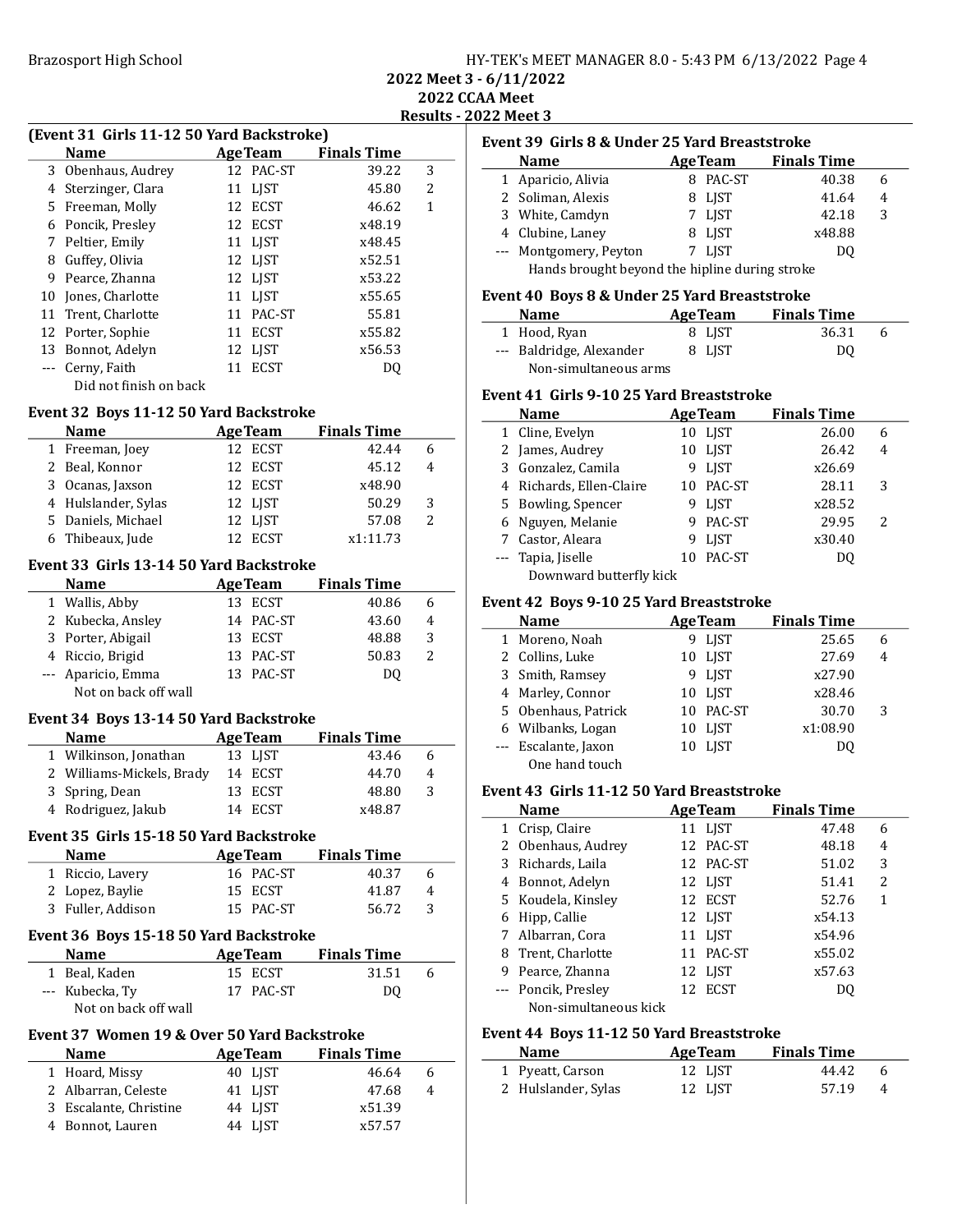| Brazosport High School | HY-TEK's MEET MANAGER 8.0 - 5:43 PM 6/13/2022 Page 5 |
|------------------------|------------------------------------------------------|
|------------------------|------------------------------------------------------|

2022 Meet 3 - 6/11/2022

## 2022 CCAA Meet Results - 2022

|              | Event 45 Girls 13-14 50 Yard Breaststroke     |   |                |                                        |                |
|--------------|-----------------------------------------------|---|----------------|----------------------------------------|----------------|
|              | <b>Name</b><br>Age Team                       |   |                | <b>Finals Time</b>                     |                |
|              | 1 Chilton, Kate                               |   | 13 ECST        | 39.60                                  | 6              |
|              | 2 Harris, Bailey                              |   | 14 LJST        | 45.01                                  | 4              |
|              | 3 Wilkinson, Julia                            |   | 13 LJST        | 47.98                                  | 3              |
|              | 4 Cline, Reese                                |   | 14 LJST        | x51.71                                 |                |
|              | 5 Aparicio, Emma                              |   | 13 PAC-ST      | 51.87                                  | $\overline{2}$ |
|              |                                               |   | 13 PAC-ST      |                                        | $\mathbf{1}$   |
|              | 6 Riccio, Brigid                              |   |                | 57.76                                  |                |
|              | 7 Jones, Allie                                |   | 13 LIST        | x1:12.76                               |                |
|              | Event 46 Boys 13-14 50 Yard Breaststroke      |   |                |                                        |                |
|              | Name AgeTeam Finals Time                      |   |                |                                        |                |
|              | 1 Albarran, Benjamin                          |   | 13 LJST        | 35.11                                  | 6              |
|              | Event 47 Girls 15-18 50 Yard Breaststroke     |   |                |                                        |                |
|              | <b>Name</b>                                   |   |                | <b>Example 2 Age Team</b> Finals Time  |                |
|              | 1 Wallis, Riley                               |   | 15 ECST        | 34.33                                  | 6              |
|              | 2 Riccio, Sarina                              |   | 17 PAC-ST      | 45.70                                  | 4              |
|              | 3 Riccio, Lavery                              |   | 16 PAC-ST      | 46.11                                  | 3              |
|              |                                               |   |                |                                        |                |
|              | 4 Fuller, Addison                             |   | 15 PAC-ST      | x1:10.16                               |                |
|              | Event 48 Boys 15-18 50 Yard Breaststroke      |   |                |                                        |                |
|              | <b>Name</b>                                   |   |                | <b>Example 21 Age Team</b> Finals Time |                |
|              | 1 Ponzi, Trey                                 |   | 18 LJST        | 36.21                                  | 6              |
|              | 2 Kubecka, Ty                                 |   | 17 PAC-ST      | 40.81                                  | 4              |
|              |                                               |   |                |                                        |                |
|              | Event 49 Women 19 & Over 50 Yard Breaststroke |   |                |                                        |                |
|              | Name AgeTeam Finals Time                      |   |                |                                        |                |
|              | 1 Bonnot, Lauren                              |   | 44 LJST        | 47.15                                  | 6              |
|              | 2 Albarran, Celeste                           |   | 41 LJST        | 53.58                                  | 4              |
|              | 3 Hoard, Missy                                |   | 40 LJST        | x56.19                                 |                |
|              | 4 Escalante, Christine 44 LJST                |   |                | x56.47                                 |                |
|              | Event 50 Men 19 & Over 50 Yard Breaststroke   |   |                |                                        |                |
|              | <b>Name</b>                                   |   |                | <b>Example 21 Age Team</b> Finals Time |                |
|              | 1 Garner, Gage                                |   | 19 ECST        | 29.55                                  | 6              |
|              |                                               |   |                | 37.26                                  | 4              |
|              | 2 Kessler, Timothy                            |   | 21 PAC-ST      |                                        |                |
|              | Event 51 Girls 8 & Under 25 Yard Butterfly    |   |                |                                        |                |
|              | <b>Name</b>                                   |   |                | <b>AgeTeam</b> Finals Time             |                |
|              | 1 Taylor, Tynslee                             |   | 8 LJST         | 23.14                                  | 6              |
|              | 2 Montgomery, Peyton                          |   | 7 LJST         | 30.65                                  | 4              |
|              |                                               |   |                |                                        |                |
|              | Event 52 Boys 8 & Under 25 Yard Butterfly     |   |                |                                        |                |
|              | <b>Name</b>                                   |   | <b>AgeTeam</b> | <b>Finals Time</b>                     |                |
|              | 1 Gonzalez, Derek                             |   | 8 LJST         | 22.09                                  | 6              |
|              | 2 Kallus, Gabriel                             |   | 8 ECST         | 29.81                                  | 4              |
| 3            | Richards, Oliver                              |   | 8 PAC-ST       | 33.63                                  | 3              |
|              | 4 Rosenbusch, Wolfgang                        |   | 8 ECST         | 34.86                                  | 2              |
| ---          | Collins, Seth                                 | 7 | <b>LJST</b>    | DQ                                     |                |
|              | Non-simultaneous arms                         |   |                |                                        |                |
|              | --- Rosenbusch, Konrad                        | 7 | ECST           | DQ                                     |                |
|              | <b>Alternating Kick</b>                       |   |                |                                        |                |
|              |                                               |   |                |                                        |                |
|              | Event 53 Girls 9-10 25 Yard Butterfly         |   |                |                                        |                |
|              | <b>Name</b>                                   |   | <b>AgeTeam</b> | <b>Finals Time</b>                     |                |
| $\mathbf{1}$ | Payne, Adysen                                 |   | 10 LJST        | 17.70                                  | 6              |
|              | 2 Castor, Aleara                              | 9 | LJST           | 29.46                                  | 4              |
| 3            | Fleming, Kate                                 |   | 9 LJST         | x33.68                                 |                |

|              | 22 Meet 3                                                |                |                          |                             |   |
|--------------|----------------------------------------------------------|----------------|--------------------------|-----------------------------|---|
| 4            | Tapia, Jiselle                                           |                | 10 PAC-ST                | 34.18                       | 3 |
|              | Event 54 Boys 9-10 25 Yard Butterfly                     |                |                          |                             |   |
|              | <b>AgeTeam</b><br><b>Name</b>                            |                |                          | <b>Finals Time</b>          |   |
|              | 1 Tucker, Caleb                                          |                | 10 LJST                  | 25.10                       | 6 |
|              | Event 55 Girls 11-12 50 Yard Butterfly                   |                |                          |                             |   |
|              | <b>Name</b>                                              |                | <b>AgeTeam</b>           | <b>Finals Time</b>          |   |
|              | 1 Montgomery, Emerson                                    |                | 12 LJST                  | 36.80                       | 6 |
|              | 2 White, Caylee                                          |                | 11 LJST                  | 44.59                       | 4 |
|              | 3 Freeman, Molly                                         |                | 12 ECST                  | 46.12                       | 3 |
|              | 4 Crisp, Ava                                             |                | 12 LJST                  | x46.36                      |   |
|              |                                                          |                |                          |                             |   |
|              | Event 56 Boys 11-12 50 Yard Butterfly<br><b>Name</b>     | <b>AgeTeam</b> |                          | <b>Finals Time</b>          |   |
|              | 1 Challenger, Grant                                      |                | 12 LJST                  | 43.40                       | 6 |
|              | 2 Freeman, Joey                                          |                | 12 ECST                  | 48.28                       | 4 |
|              |                                                          |                |                          |                             |   |
|              | Event 57 Girls 13-14 50 Yard Butterfly                   |                |                          |                             |   |
|              | <b>Name</b>                                              |                | <b>AgeTeam</b>           | <b>Finals Time</b>          |   |
|              | 1 Harris, Bailey                                         |                | 14 LJST                  | 36.60                       | 6 |
|              | 2 Wallis, Abby                                           |                | 13 ECST                  | 38.51                       | 4 |
|              | 3 Porter, Abigail                                        |                | 13 ECST                  | 52.24                       | 3 |
|              | Event 58 Boys 13-14 50 Yard Butterfly                    |                |                          |                             |   |
|              | <b>Name</b><br><b>Example 2</b> Age Team                 |                |                          | <b>Finals Time</b>          |   |
|              | 1 Albarran, Benjamin                                     |                | 13 LJST                  | 30.33                       | 6 |
|              | 2 Aguirre, Julian                                        |                | 14 ECST                  | 33.51                       | 4 |
|              | 3 Wilkinson, Jonathan                                    | 13 LJST        |                          | 37.51                       | 3 |
|              | Event 59 Girls 15-18 50 Yard Butterfly                   |                |                          |                             |   |
|              | <b>Name</b>                                              |                | <b>Age Team</b>          | <b>Finals Time</b>          |   |
|              | 1 Reuschle, Anna                                         |                | 15 LJST                  | 36.94                       | 6 |
|              | 2 Riccio, Sarina                                         |                | 17 PAC-ST                | 43.30                       | 4 |
|              | Event 60 Boys 15-18 50 Yard Butterfly                    |                |                          |                             |   |
|              | <b>Example 2</b> Age Team<br><b>Name</b>                 |                |                          | <b>Finals Time</b>          |   |
|              | 1 Garner, Zane                                           |                | 16 ECST                  | 25.53                       |   |
|              |                                                          |                |                          |                             | 6 |
|              | 2 Beal, Kaden                                            |                | 15 ECST                  | 28.45                       | 4 |
|              | 3 Trammell, James                                        |                | 15 PAC-ST                | 38.51                       | 3 |
|              |                                                          |                |                          |                             |   |
|              | Event 62 Men 19 & Over 50 Yard Butterfly                 |                | <b>AgeTeam</b>           |                             |   |
| $\mathbf{1}$ | <b>Name</b><br>Hoard, Jack                               |                | 39 LJST                  | <b>Finals Time</b><br>35.13 | 6 |
|              |                                                          |                |                          |                             |   |
|              | Event 63 Girls 6 & Under 25 Yard Freestyle<br>Name       |                | <b>AgeTeam</b>           | <b>Finals Time</b>          |   |
| $\mathbf{1}$ | Shoquist, Piper                                          |                | 6 ECST                   | 31.97                       | 6 |
| 2            | Bard, Paige                                              | 6              | <b>ECST</b>              | 35.41                       | 4 |
|              |                                                          |                |                          |                             |   |
|              | Event 64 Boys 6 & Under 25 Yard Freestyle<br><b>Name</b> |                |                          |                             |   |
| 1            | White, Cade                                              |                | <b>AgeTeam</b><br>6 LJST | <b>Finals Time</b><br>26.20 | 6 |
|              | 2 Kallus, Xavier                                         | 6              | <b>ECST</b>              | 28.64                       | 4 |
|              | 3 Arguello, William                                      |                | 6 LJST                   | 32.92                       | 3 |
|              | 4 Reck, Cameron                                          |                | 6 ECST                   | 33.90                       | 2 |
|              | 5 Jacoby, Owen                                           |                | 6 PAC-ST                 | 34.29                       | 1 |
|              | 6 Ermis, Jase                                            |                | 6 ECST                   | x34.41                      |   |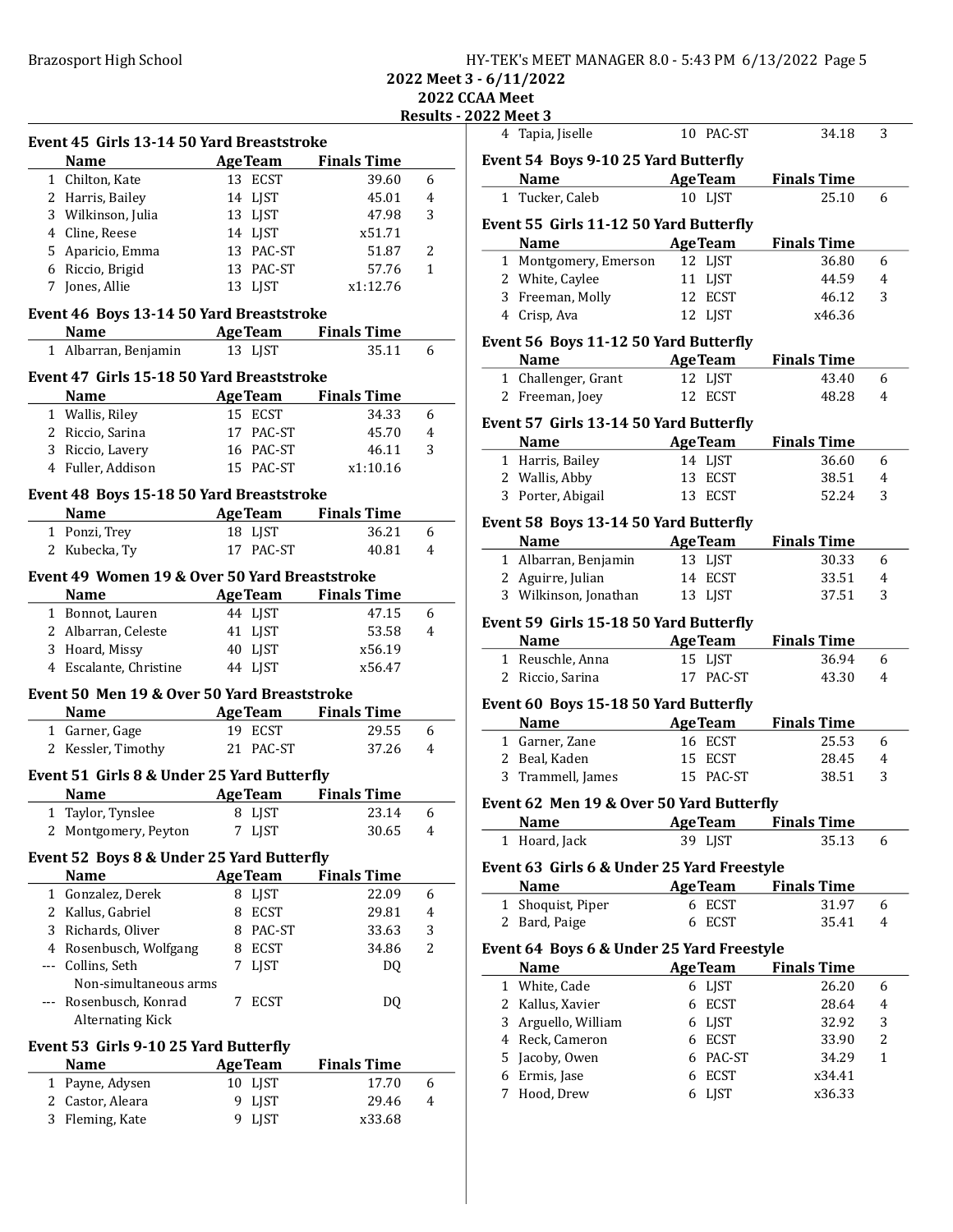| Brazosport High School | HY-TEK's MEET MANAGER 8.0 - 5:43 PM 6/13/2022 Page 6 |  |
|------------------------|------------------------------------------------------|--|
|                        | 2022 Meet 3 - 6/11/2022                              |  |

2022 CCAA Meet

Results - 2022 Meet 3

|       | Event 65 Girls 7-8 25 Yard Freestyle  |    |                |                    |                |
|-------|---------------------------------------|----|----------------|--------------------|----------------|
|       | <b>Name</b>                           |    | <b>AgeTeam</b> | <b>Finals Time</b> |                |
| $1\,$ | Crowder, Brylynn                      |    | 8 LJST         | 22.63              | 6              |
|       | 2 Montgomery, Peyton                  | 7  | LJST           | 22.74              | 4              |
|       | 3 White, Camdyn                       |    | 7 LJST         | x25.45             |                |
|       | 4 Parrett, Caitlin                    |    | 7 LJST         | x25.99             |                |
| 5     | Guffey, Charlotte                     |    | 8 LJST         | x26.07             |                |
|       | 6 Aparicio, Alivia                    |    | 8 PAC-ST       | 26.29              | 3              |
|       | 7 Ermis, Kylan                        |    | 8 ECST         | 30.58              | 2              |
|       | 8 Soliman, Alexis                     |    | 8 LJST         | x30.64             |                |
|       | 9 Clubine, Laney                      |    | 8 LJST         | x35.02             |                |
| 10    | Tucker, Caroline                      | 7  | LJST           | x38.67             |                |
| 11    | Tapia, Sienna                         | 8  | PAC-ST         | 39.05              | 1              |
| 12    | Berardi, Emmy                         | 8  | PAC-ST         | x39.31             |                |
|       | Event 66 Boys 7-8 25 Yard Freestyle   |    |                |                    |                |
|       | <b>Name</b>                           |    | <b>AgeTeam</b> | <b>Finals Time</b> |                |
|       | 1 Rosenbusch, Wolfgang                |    | 8 ECST         | 22.52              | 6              |
|       | 2 Hood, Ryan                          |    | 8 LJST         | 23.17              | 4              |
| 3     | Hensley, Cooper                       |    | 7 ECST         | 23.85              | 3              |
|       | 4 Hoard, Dresden                      |    | 8 LJST         | 24.08              | $\overline{2}$ |
|       | 5 Pfardrescher, Rhett                 |    | 7 ECST         | x24.87             |                |
|       | 6 Eide, Parker                        |    | 8 ECST         | x25.24             |                |
| 7     | Aertker, William                      |    | 7 ECST         | x26.31             |                |
|       | 8 Porter, Caleb                       | 7  | <b>ECST</b>    | x28.56             |                |
| 9     | Mican, Trenton                        | 7  | <b>ECST</b>    | x28.78             |                |
| 10    | Richards, Oliver                      |    | 8 PAC-ST       | 29.00              | 1              |
| 11    | Mican, Beau                           | 7  | <b>ECST</b>    | x29.72             |                |
| 12    | Baldridge, Alexander                  |    | 8 LJST         | x33.06             |                |
| 13    | Rosenbusch, Konrad                    | 7  | <b>ECST</b>    | x33.49             |                |
| 14    | Jacoby, Lane                          | 8  | PAC-ST         | 39.83              |                |
|       | Event 67 Girls 9-10 25 Yard Freestyle |    |                |                    |                |
|       | <b>Name</b>                           |    | <b>AgeTeam</b> | <b>Finals Time</b> |                |
|       | 1 Payne, Adysen                       |    | 10 LJST        | 15.94              | 6              |
|       | 2 Parrett, Madeline                   |    | 9 LJST         | 17.20              | 4              |
|       | 3 Aertker, Annie                      |    | 9 ECST         | 17.27              | 3              |
|       | 4 Drapela, Breckyn                    | 9  | <b>ECST</b>    | 19.14              | 2              |
| 5     | Hensley, Sadie                        | 9. | <b>ECST</b>    | x19.93             |                |
| 6     | Pfardrescher, Kate                    | 10 | <b>ECST</b>    | x20.05             |                |
| 7     | Richards, Ellen-Claire                | 10 | PAC-ST         | 20.41              | 1              |
| 8     | Mican, Whitley                        | 10 | <b>ECST</b>    | x21.27             |                |
| 9     | Bowling, Spencer                      | 9  | <b>LJST</b>    | x22.74             |                |
| 10    | Fleming, Kate                         | 9  | LJST           | x24.60             |                |
| 11    | Bubela, Kinley                        | 10 | <b>ECST</b>    | x25.61             |                |
| 12    | Tapia, Jiselle                        | 10 | PAC-ST         | 28.50              |                |
| 13    | Shoquist, Ainsley                     | 10 | <b>ECST</b>    | x28.75             |                |
| 14    | Sandoval, Adley                       | 9. | PAC-ST         | x28.96             |                |
| 15    | Daniels, Lillian                      | 9  | LJST           | x29.29             |                |
| 16    | Jones, Breanne                        | 9  | <b>LJST</b>    | x31.98             |                |
| 17    | Thibeaux, Jade                        | 10 | <b>ECST</b>    | x33.03             |                |
| 18    | Bernardi, Edie                        | 10 | PAC-ST         | x41.85             |                |
|       | Event 68 Boys 9-10 25 Yard Freestyle  |    |                |                    |                |
|       | <b>Name</b>                           |    | <b>AgeTeam</b> | <b>Finals Time</b> |                |
| 1     | Obenhaus, Patrick                     | 10 | PAC-ST         | 17.74              | 6              |
| 2     | Marley, Connor                        | 10 | LJST           | 19.63              | 4              |

|              | 3 Porter, Harrison                     | 10 ECST                          | 20.73              | 3            |
|--------------|----------------------------------------|----------------------------------|--------------------|--------------|
|              | 4 Krenek, Kipton                       | 9 ECST                           | 22.46              | 2            |
|              | 5 Bubela, Kaiden                       | 9 ECST                           | x25.50             |              |
|              | 6 Bonnot, Jules                        | 9 LJST                           | 29.71              | 1            |
|              | 7 Wagner, Matthew                      | 10 LJST                          | x31.58             |              |
|              | 8 Wilbanks, Logan                      | LIST<br>10                       | x35.69             |              |
|              | Event 69 Girls 11-12 50 Yard Freestyle |                                  |                    |              |
|              | Name                                   | <b>AgeTeam</b>                   | <b>Finals Time</b> |              |
|              | 1 Klatt, Codi                          | 12 ECST                          | 30.92              | 6            |
|              | 2 Montgomery, Emerson                  | 12<br>LJST                       | 31.50              | 4            |
|              | 3 Garza, Adalyn                        | 11<br>LJST                       | 35.09              | 3            |
|              | 4 White, Caylee                        | 11<br><b>LJST</b>                | x36.61             |              |
|              | 5 Albarran, Cora                       | 11<br>LJST                       | x37.72             |              |
|              | 6 Crisp, Claire                        | 11<br><b>LJST</b>                | x38.31             |              |
|              | 7 Koudela, Kinsley                     | 12 ECST                          | 39.50              | 2            |
|              | 8 Freeman, Molly                       | 12 ECST                          | x39.91             |              |
|              | 9 Hipp, Callie                         | 12 LJST                          | x40.51             |              |
|              | 10 Poncik, Presley                     | 12 ECST                          | x41.09             |              |
| 11           | Sterzinger, Clara                      | 11 LJST                          | x41.85             |              |
|              | 12 Cerny, Faith                        | 11<br>ECST                       | x42.35             |              |
|              | 13 Bonnot, Adelyn                      | 12 LJST                          | x42.75             |              |
|              | 14 Pearce, Zhanna                      | 12 LJST                          | x42.97             |              |
|              | 15 Peltier, Emily                      | 11<br>LJST                       | x43.15             |              |
|              | 16 Porter, Sophie                      | 11 ECST                          | x43.37             |              |
| 17           | Trent, Charlotte                       | PAC-ST<br>11                     | 43.77              | $\mathbf{1}$ |
| 18           | Jones, Charlotte                       | <b>LJST</b><br>11                | x55.29             |              |
|              |                                        |                                  |                    |              |
|              | Event 70 Boys 11-12 50 Yard Freestyle  |                                  | <b>Finals Time</b> |              |
|              |                                        |                                  |                    |              |
|              | <b>Name</b>                            | <b>AgeTeam</b>                   |                    |              |
|              | 1 Pyeatt, Carson                       | 12 LJST                          | 33.77              | 6            |
|              | 2 Ocanas, Jaxson                       | 12 ECST                          | 34.28              | 4            |
|              | 3 Beal, Konnor                         | 12 ECST                          | 34.78              | 3            |
|              | 4 Freeman, Joey                        | 12 ECST                          | x37.09             |              |
|              | 5 Thibeaux, Jude                       | 12<br><b>ECST</b>                | x47.93             |              |
|              | 6 Daniels, Michael                     | 12 LJST                          | 50.02              | 2            |
|              | Event 71 Girls 13-14 50 Yard Freestyle |                                  |                    |              |
|              | <b>Name</b>                            | <b>AgeTeam</b>                   | <b>Finals Time</b> |              |
| $\mathbf{1}$ | Harris, Bailey                         | 14 LJST                          | 33.75              | 6            |
|              | 2 Jones, Allie                         | 13 LJST                          | 37.43              | 4            |
| 3            | Cline, Reese                           | 14<br>LJST                       | x39.22             |              |
|              | 4 Riccio, Brigid                       | 13<br>PAC-ST                     | 39.68              | 3            |
|              | 5 Aparicio, Emma                       | 13<br>PAC-ST                     | 41.28              | 2            |
|              | 6 Porter, Abigail                      | <b>ECST</b><br>13                | 42.14              | $\mathbf{1}$ |
|              |                                        |                                  |                    |              |
|              | Event 72 Boys 13-14 50 Yard Freestyle  |                                  |                    |              |
|              | Name                                   | <b>AgeTeam</b>                   | <b>Finals Time</b> | 6            |
|              | 1 Aguirre, Julian                      | 14 ECST                          | 29.34              | 4            |
|              | 2 Williams-Mickels, Brady              | 14 ECST<br>14                    | 35.05              |              |
| 4            | 3 Rodriguez, Jakub<br>Spring, Dean     | <b>ECST</b><br><b>ECST</b><br>13 | x38.75<br>x39.66   |              |
|              |                                        |                                  |                    |              |
|              | Event 73 Girls 15-18 50 Yard Freestyle |                                  |                    |              |
|              | <b>Name</b>                            | <b>AgeTeam</b>                   | <b>Finals Time</b> |              |
| 1            | Wallis, Riley                          | 15<br><b>ECST</b>                | 28.46              | 6            |
| 2<br>3       | Reuschle, Anna<br>Lopez, Baylie        | 15<br>LJST<br>15<br><b>ECST</b>  | 31.67<br>36.13     | 4<br>3       |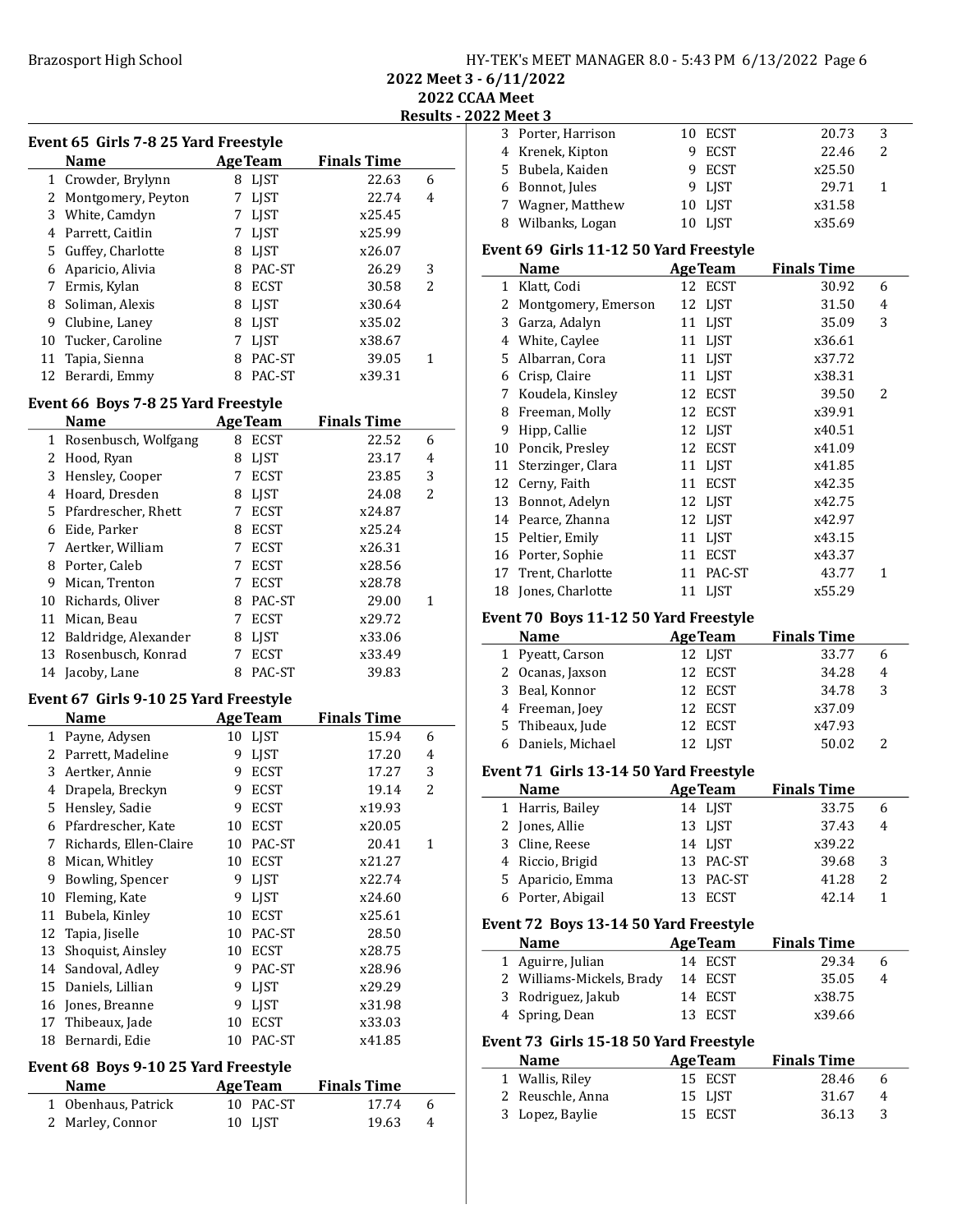Brazosport High School **HY-TEK's MEET MANAGER 8.0 - 5:43 PM 6/13/2022** Page 7

2022 Meet 3 - 6/11/2022

# 2022 CCAA Meet

Results - 2022 Meet 3

| Event 74 Boys 15-18 50 Yard Freestyle<br><b>Example 2 Age Team</b><br><b>Finals Time</b><br><b>Name</b><br>1 Garner, Zane<br>16 ECST<br>23.71<br>2 Cook, Dylan<br>18 ECST<br>25.62<br>Event 75 Women 19 & Over 50 Yard Freestyle<br><b>Example 2 Age Team</b> Finals Time<br>Name<br>40 LJST<br>37.19<br>1 Hoard, Missy<br>2 Bonnot, Lauren<br>44 LJST<br>41.07<br>3 Albarran, Celeste<br>41 LJST<br>x41.61<br>4 Escalante, Christine<br>44 LJST<br>x43.60<br>Event 76 Men 19 & Over 50 Yard Freestyle<br><b>AgeTeam</b><br><b>Finals Time</b><br><b>Name</b><br>38 LJST<br>1 Parrett, Stephen<br>23.56<br>2 Garner, Gage<br>19 ECST<br>24.57<br>3 Hoard, Jack<br>39 LJST<br>30.15<br>Event 77 Girls 8 & Under 100 Yard IM<br><b>Example 21 Age Team</b><br><b>Finals Time</b><br><b>Name</b><br>1:45.36<br>1 Taylor, Tynslee<br>8 LJST<br>58.06<br>47.30<br>Event 78 Boys 8 & Under 100 Yard IM<br>Name AgeTeam<br><b>Finals Time</b><br>--- Gonzalez, Derek<br>8 LJST<br>DQ<br>One hand touch - breast<br>46.92<br>56.90<br>--- Collins, Seth<br>7 LIST<br>DQ<br>Arms underwater recovery - fly<br>1:11.78  1:14.86<br><b>Event 79 Girls 9-10 100 Yard IM</b><br><b>Finals Time</b><br><b>Name</b><br><b>AgeTeam</b> |
|------------------------------------------------------------------------------------------------------------------------------------------------------------------------------------------------------------------------------------------------------------------------------------------------------------------------------------------------------------------------------------------------------------------------------------------------------------------------------------------------------------------------------------------------------------------------------------------------------------------------------------------------------------------------------------------------------------------------------------------------------------------------------------------------------------------------------------------------------------------------------------------------------------------------------------------------------------------------------------------------------------------------------------------------------------------------------------------------------------------------------------------------------------------------------------------------------------------------|
|                                                                                                                                                                                                                                                                                                                                                                                                                                                                                                                                                                                                                                                                                                                                                                                                                                                                                                                                                                                                                                                                                                                                                                                                                        |
|                                                                                                                                                                                                                                                                                                                                                                                                                                                                                                                                                                                                                                                                                                                                                                                                                                                                                                                                                                                                                                                                                                                                                                                                                        |
|                                                                                                                                                                                                                                                                                                                                                                                                                                                                                                                                                                                                                                                                                                                                                                                                                                                                                                                                                                                                                                                                                                                                                                                                                        |
|                                                                                                                                                                                                                                                                                                                                                                                                                                                                                                                                                                                                                                                                                                                                                                                                                                                                                                                                                                                                                                                                                                                                                                                                                        |
|                                                                                                                                                                                                                                                                                                                                                                                                                                                                                                                                                                                                                                                                                                                                                                                                                                                                                                                                                                                                                                                                                                                                                                                                                        |
|                                                                                                                                                                                                                                                                                                                                                                                                                                                                                                                                                                                                                                                                                                                                                                                                                                                                                                                                                                                                                                                                                                                                                                                                                        |
|                                                                                                                                                                                                                                                                                                                                                                                                                                                                                                                                                                                                                                                                                                                                                                                                                                                                                                                                                                                                                                                                                                                                                                                                                        |
|                                                                                                                                                                                                                                                                                                                                                                                                                                                                                                                                                                                                                                                                                                                                                                                                                                                                                                                                                                                                                                                                                                                                                                                                                        |
|                                                                                                                                                                                                                                                                                                                                                                                                                                                                                                                                                                                                                                                                                                                                                                                                                                                                                                                                                                                                                                                                                                                                                                                                                        |
|                                                                                                                                                                                                                                                                                                                                                                                                                                                                                                                                                                                                                                                                                                                                                                                                                                                                                                                                                                                                                                                                                                                                                                                                                        |
|                                                                                                                                                                                                                                                                                                                                                                                                                                                                                                                                                                                                                                                                                                                                                                                                                                                                                                                                                                                                                                                                                                                                                                                                                        |
|                                                                                                                                                                                                                                                                                                                                                                                                                                                                                                                                                                                                                                                                                                                                                                                                                                                                                                                                                                                                                                                                                                                                                                                                                        |
|                                                                                                                                                                                                                                                                                                                                                                                                                                                                                                                                                                                                                                                                                                                                                                                                                                                                                                                                                                                                                                                                                                                                                                                                                        |
|                                                                                                                                                                                                                                                                                                                                                                                                                                                                                                                                                                                                                                                                                                                                                                                                                                                                                                                                                                                                                                                                                                                                                                                                                        |
|                                                                                                                                                                                                                                                                                                                                                                                                                                                                                                                                                                                                                                                                                                                                                                                                                                                                                                                                                                                                                                                                                                                                                                                                                        |
|                                                                                                                                                                                                                                                                                                                                                                                                                                                                                                                                                                                                                                                                                                                                                                                                                                                                                                                                                                                                                                                                                                                                                                                                                        |
|                                                                                                                                                                                                                                                                                                                                                                                                                                                                                                                                                                                                                                                                                                                                                                                                                                                                                                                                                                                                                                                                                                                                                                                                                        |
|                                                                                                                                                                                                                                                                                                                                                                                                                                                                                                                                                                                                                                                                                                                                                                                                                                                                                                                                                                                                                                                                                                                                                                                                                        |
|                                                                                                                                                                                                                                                                                                                                                                                                                                                                                                                                                                                                                                                                                                                                                                                                                                                                                                                                                                                                                                                                                                                                                                                                                        |
|                                                                                                                                                                                                                                                                                                                                                                                                                                                                                                                                                                                                                                                                                                                                                                                                                                                                                                                                                                                                                                                                                                                                                                                                                        |
|                                                                                                                                                                                                                                                                                                                                                                                                                                                                                                                                                                                                                                                                                                                                                                                                                                                                                                                                                                                                                                                                                                                                                                                                                        |
|                                                                                                                                                                                                                                                                                                                                                                                                                                                                                                                                                                                                                                                                                                                                                                                                                                                                                                                                                                                                                                                                                                                                                                                                                        |
|                                                                                                                                                                                                                                                                                                                                                                                                                                                                                                                                                                                                                                                                                                                                                                                                                                                                                                                                                                                                                                                                                                                                                                                                                        |
|                                                                                                                                                                                                                                                                                                                                                                                                                                                                                                                                                                                                                                                                                                                                                                                                                                                                                                                                                                                                                                                                                                                                                                                                                        |
|                                                                                                                                                                                                                                                                                                                                                                                                                                                                                                                                                                                                                                                                                                                                                                                                                                                                                                                                                                                                                                                                                                                                                                                                                        |
|                                                                                                                                                                                                                                                                                                                                                                                                                                                                                                                                                                                                                                                                                                                                                                                                                                                                                                                                                                                                                                                                                                                                                                                                                        |
|                                                                                                                                                                                                                                                                                                                                                                                                                                                                                                                                                                                                                                                                                                                                                                                                                                                                                                                                                                                                                                                                                                                                                                                                                        |
|                                                                                                                                                                                                                                                                                                                                                                                                                                                                                                                                                                                                                                                                                                                                                                                                                                                                                                                                                                                                                                                                                                                                                                                                                        |
|                                                                                                                                                                                                                                                                                                                                                                                                                                                                                                                                                                                                                                                                                                                                                                                                                                                                                                                                                                                                                                                                                                                                                                                                                        |
|                                                                                                                                                                                                                                                                                                                                                                                                                                                                                                                                                                                                                                                                                                                                                                                                                                                                                                                                                                                                                                                                                                                                                                                                                        |
| 1 Gonzalez, Camila<br>9 LJST<br>1:42.60                                                                                                                                                                                                                                                                                                                                                                                                                                                                                                                                                                                                                                                                                                                                                                                                                                                                                                                                                                                                                                                                                                                                                                                |
| 46.51<br>56.09                                                                                                                                                                                                                                                                                                                                                                                                                                                                                                                                                                                                                                                                                                                                                                                                                                                                                                                                                                                                                                                                                                                                                                                                         |
| James, Audrey<br>10 LJST<br>1:55.78<br>2                                                                                                                                                                                                                                                                                                                                                                                                                                                                                                                                                                                                                                                                                                                                                                                                                                                                                                                                                                                                                                                                                                                                                                               |
| 54.83<br>1:00.95                                                                                                                                                                                                                                                                                                                                                                                                                                                                                                                                                                                                                                                                                                                                                                                                                                                                                                                                                                                                                                                                                                                                                                                                       |
| --- Cline, Evelyn<br>10 LJST<br>DQ                                                                                                                                                                                                                                                                                                                                                                                                                                                                                                                                                                                                                                                                                                                                                                                                                                                                                                                                                                                                                                                                                                                                                                                     |
| One hand touch - breast                                                                                                                                                                                                                                                                                                                                                                                                                                                                                                                                                                                                                                                                                                                                                                                                                                                                                                                                                                                                                                                                                                                                                                                                |
| 47.92 58.54                                                                                                                                                                                                                                                                                                                                                                                                                                                                                                                                                                                                                                                                                                                                                                                                                                                                                                                                                                                                                                                                                                                                                                                                            |
| <b>Event 80 Boys 9-10 100 Yard IM</b>                                                                                                                                                                                                                                                                                                                                                                                                                                                                                                                                                                                                                                                                                                                                                                                                                                                                                                                                                                                                                                                                                                                                                                                  |
| <b>Finals Time</b><br><b>AgeTeam</b><br><b>Name</b>                                                                                                                                                                                                                                                                                                                                                                                                                                                                                                                                                                                                                                                                                                                                                                                                                                                                                                                                                                                                                                                                                                                                                                    |
| --- Tucker, Caleb<br>10 LJST<br>DQ                                                                                                                                                                                                                                                                                                                                                                                                                                                                                                                                                                                                                                                                                                                                                                                                                                                                                                                                                                                                                                                                                                                                                                                     |
| One hand touch - breast                                                                                                                                                                                                                                                                                                                                                                                                                                                                                                                                                                                                                                                                                                                                                                                                                                                                                                                                                                                                                                                                                                                                                                                                |
| 54.26<br>54.78                                                                                                                                                                                                                                                                                                                                                                                                                                                                                                                                                                                                                                                                                                                                                                                                                                                                                                                                                                                                                                                                                                                                                                                                         |
| --- Collins, Luke<br>10 LIST<br>DQ                                                                                                                                                                                                                                                                                                                                                                                                                                                                                                                                                                                                                                                                                                                                                                                                                                                                                                                                                                                                                                                                                                                                                                                     |
| Non-simultaneous arms - fly                                                                                                                                                                                                                                                                                                                                                                                                                                                                                                                                                                                                                                                                                                                                                                                                                                                                                                                                                                                                                                                                                                                                                                                            |
| 59.71<br>1:01.44                                                                                                                                                                                                                                                                                                                                                                                                                                                                                                                                                                                                                                                                                                                                                                                                                                                                                                                                                                                                                                                                                                                                                                                                       |
| <b>Event 81 Girls 11-12 100 Yard IM</b>                                                                                                                                                                                                                                                                                                                                                                                                                                                                                                                                                                                                                                                                                                                                                                                                                                                                                                                                                                                                                                                                                                                                                                                |
| <b>Name</b><br><b>Finals Time</b><br><b>AgeTeam</b>                                                                                                                                                                                                                                                                                                                                                                                                                                                                                                                                                                                                                                                                                                                                                                                                                                                                                                                                                                                                                                                                                                                                                                    |
| 1 Obenhaus, Audrey<br>12 PAC-ST<br>1:36.14                                                                                                                                                                                                                                                                                                                                                                                                                                                                                                                                                                                                                                                                                                                                                                                                                                                                                                                                                                                                                                                                                                                                                                             |
| 43.01<br>53.13                                                                                                                                                                                                                                                                                                                                                                                                                                                                                                                                                                                                                                                                                                                                                                                                                                                                                                                                                                                                                                                                                                                                                                                                         |
| 2 Crisp, Ava<br>12 LJST<br>1:36.53                                                                                                                                                                                                                                                                                                                                                                                                                                                                                                                                                                                                                                                                                                                                                                                                                                                                                                                                                                                                                                                                                                                                                                                     |
|                                                                                                                                                                                                                                                                                                                                                                                                                                                                                                                                                                                                                                                                                                                                                                                                                                                                                                                                                                                                                                                                                                                                                                                                                        |
|                                                                                                                                                                                                                                                                                                                                                                                                                                                                                                                                                                                                                                                                                                                                                                                                                                                                                                                                                                                                                                                                                                                                                                                                                        |
| 47.46<br>49.07<br>Hipp, Callie<br>12 LJST<br>1:36.69<br>3                                                                                                                                                                                                                                                                                                                                                                                                                                                                                                                                                                                                                                                                                                                                                                                                                                                                                                                                                                                                                                                                                                                                                              |

|                                         | 4 Crisp, Claire                         |       |         | 11 LJST        | x1:43.14                            |   |  |
|-----------------------------------------|-----------------------------------------|-------|---------|----------------|-------------------------------------|---|--|
|                                         | 50.44                                   | 52.70 |         |                |                                     |   |  |
|                                         | 5 Richards, Laila                       |       |         | 12 PAC-ST      | 1:44.94                             | 2 |  |
|                                         | 48.74                                   | 56.20 |         |                |                                     |   |  |
| Event 82 Boys 11-12 100 Yard IM         |                                         |       |         |                |                                     |   |  |
|                                         |                                         |       |         |                | Name AgeTeam Finals Time            |   |  |
|                                         | 1 Pyeatt, Carson                        |       |         | 12 LJST        | 1:25.59                             | 6 |  |
|                                         | 40.02 45.57                             |       |         |                |                                     |   |  |
|                                         | --- Challenger, Grant 12 LJST           |       |         |                | DQ                                  |   |  |
|                                         | Did not finish on back - back           |       |         |                |                                     |   |  |
|                                         | 43.99 52.83                             |       |         |                |                                     |   |  |
| <b>Event 83 Girls 13-14 100 Yard IM</b> |                                         |       |         |                |                                     |   |  |
|                                         | <b>Name AgeTeam</b> Finals Time         |       |         |                |                                     |   |  |
|                                         | 1 Chilton, Kate                         |       |         | 13 ECST        | 1:23.51                             | 6 |  |
|                                         | 38.44 45.07                             |       |         |                |                                     |   |  |
|                                         | 2 Wilkinson, Julia                      |       | 13 LJST |                | 1:27.30                             | 4 |  |
|                                         | 39.10 48.20                             |       |         |                |                                     |   |  |
|                                         | <b>Event 85 Girls 15-18 100 Yard IM</b> |       |         |                |                                     |   |  |
|                                         | Name AgeTeam Finals Time                |       |         |                |                                     |   |  |
|                                         | 1 Wallis, Riley                         |       |         | 15 ECST        | 1:13.40                             | 6 |  |
|                                         | 34.47                                   | 38.93 |         |                |                                     |   |  |
|                                         |                                         |       |         |                |                                     |   |  |
|                                         | Event 86 Boys 15-18 100 Yard IM         |       |         |                |                                     |   |  |
|                                         |                                         |       |         |                | Name AgeTeam Finals Time            |   |  |
|                                         | 1 Beal, Kaden                           |       |         | 15 ECST        | 1:09.09                             | 6 |  |
|                                         | 29.67 39.42                             |       |         |                |                                     |   |  |
|                                         | Event 89 Girls 9-10 100 Yard Freestyle  |       |         |                |                                     |   |  |
|                                         |                                         |       |         |                | AgeTeam Finals Time                 |   |  |
|                                         | Name                                    |       |         |                |                                     |   |  |
|                                         | 1 Parrett, Madeline                     |       |         | 9 LJST         | 1:31.19                             | 6 |  |
|                                         | 40.59                                   | 50.60 |         |                |                                     |   |  |
|                                         |                                         |       |         | 10 LJST        | 1:33.81                             | 4 |  |
|                                         | 2 Cline, Evelyn<br>43.67 50.14          |       |         |                |                                     |   |  |
|                                         |                                         |       |         |                |                                     |   |  |
|                                         | Event 90 Boys 9-10 100 Yard Freestyle   |       |         |                |                                     |   |  |
|                                         |                                         |       |         |                | Name AgeTeam Finals Time<br>1:27.67 | 6 |  |
|                                         | 1 Moreno, Noah<br>40.25                 | 47.42 |         | 9 LJST         |                                     |   |  |
|                                         |                                         |       |         |                |                                     |   |  |
|                                         | Event 91 Girls 11-12 200 Yard Freestyle |       |         |                |                                     |   |  |
|                                         | <b>Name</b>                             |       |         | <b>AgeTeam</b> | <b>Finals Time</b>                  |   |  |
|                                         | 1 Albarran, Cora                        |       |         | 11 LJST        | 3:14.10                             | 6 |  |
|                                         | 44.05                                   | 51.53 |         | 53.72          | 44.80                               |   |  |
|                                         | 2 Sterzinger, Clara                     |       |         | 11 LJST        | 3:22.26                             | 4 |  |
|                                         | 44.26                                   | 53.60 |         | 54.44          | 49.96                               |   |  |
|                                         | Event 94 Boys 13-14 200 Yard Freestyle  |       |         |                |                                     |   |  |
|                                         | Name                                    |       |         | <b>AgeTeam</b> | <b>Finals Time</b>                  |   |  |
| $\mathbf{1}$                            | Albarran, Benjamin                      |       |         | 13 LJST        | 2:16.01                             | 6 |  |
|                                         | 29.77                                   | 35.00 |         | 36.99          | 34.25                               |   |  |
|                                         | 2 Wilkinson, Jonathan                   |       |         | 13 LJST        | 2:34.74                             | 4 |  |
|                                         | 31.71                                   | 38.89 |         | 43.81          | 40.33                               |   |  |
|                                         | Event 95 Girls 15-18 200 Yard Freestyle |       |         |                |                                     |   |  |
|                                         | Name                                    |       |         | <b>AgeTeam</b> | <b>Finals Time</b>                  |   |  |
|                                         | 1 Lopez, Baylie                         |       |         | 15 ECST        | 2:57.39                             | 6 |  |
|                                         | 39.84                                   | 45.69 |         | 46.77          | 45.09                               |   |  |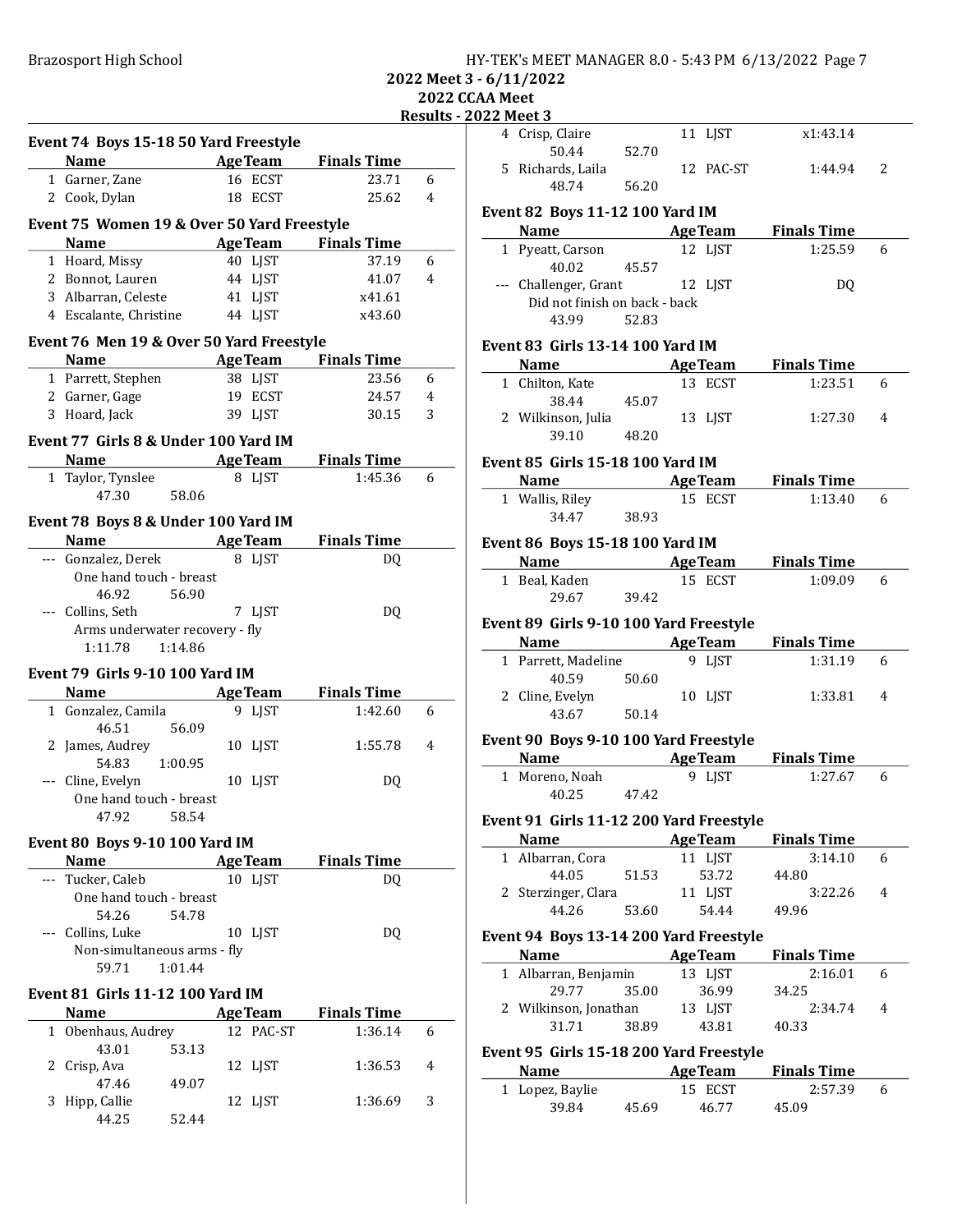2022 CCAA Meet

| <b>Results - 2022 Meet 3</b> |  |
|------------------------------|--|
|                              |  |

|   | (Event 95 Girls 15-18 200 Yard Freestyle)<br><b>Example 2 Second Age Team 5 Finals Time</b><br>Name |                           |                              |   |
|---|-----------------------------------------------------------------------------------------------------|---------------------------|------------------------------|---|
|   | --- Riccio, Lavery                                                                                  | 16 PAC-ST                 | <b>DNF</b>                   |   |
|   | Did not finish                                                                                      |                           |                              |   |
|   | 34.61<br>2:58.19                                                                                    |                           |                              |   |
|   |                                                                                                     |                           |                              |   |
|   | Event 96 Boys 15-18 200 Yard Freestyle                                                              |                           |                              |   |
|   | Name                                                                                                | <b>AgeTeam</b>            | <b>Finals Time</b>           |   |
|   | 1 Cook, Dylan                                                                                       | 18 ECST                   | 2:09.47                      | 6 |
|   | 29.03<br>31.94                                                                                      | 34.56                     | 33.94                        |   |
|   | --- Garner, Zane                                                                                    | 16 ECST                   | X2:08.97                     |   |
|   | 28.28<br>31.40                                                                                      | 35.26                     | 34.03                        |   |
|   | Event 99 Girls 8 & Under 100 Yard Freestyle Relay                                                   |                           |                              |   |
|   | Team                                                                                                | Relay                     | <b>Finals Time</b>           |   |
|   | 1 LJST                                                                                              | A                         | 1:29.79                      | 8 |
|   | 1) Montgomery, Peyton 7                                                                             |                           | 2) White, Camdyn 7           |   |
|   | 3) Crowder, Brylynn 8                                                                               |                           | 4) Taylor, Tynslee 8         |   |
|   | 47.84<br>41.95                                                                                      |                           |                              |   |
|   | 2 LIST                                                                                              | B                         | x2:14.44                     |   |
|   | 1) Soliman, Alexis 8                                                                                |                           | 2) Clubine, Laney 8          |   |
|   | 3) Tucker, Caroline 7                                                                               |                           | 4) Parrett, Caitlin 7        |   |
|   | 1:10.34<br>1:04.10                                                                                  |                           |                              |   |
|   |                                                                                                     |                           |                              |   |
|   | Event 100 Boys 8 & Under 100 Yard Freestyle Relay                                                   |                           | Relay Finals Time            |   |
|   | <b>Team</b>                                                                                         | A                         | 1:27.71                      | 8 |
|   | 1 LJST                                                                                              |                           |                              |   |
|   | 1) Hood, Ryan 8                                                                                     | 2) Collins, Seth 7        |                              |   |
|   | 3) Hoard, Dresden 8                                                                                 |                           | 4) Gonzalez, Derek 8         |   |
|   | 50.83<br>36.88                                                                                      |                           |                              |   |
|   | 2 ECST                                                                                              | A                         | 1:31.20                      | 4 |
|   | 1) Hensley, Cooper 7                                                                                | 2) Pfardrescher, Rhett 7  |                              |   |
|   | 3) Kallus, Gabriel 8                                                                                | 4) Rosenbusch, Wolfgang 8 |                              |   |
|   | 47.13<br>44.07                                                                                      |                           |                              |   |
|   | 3 ECST                                                                                              | B                         | x1:55.98                     |   |
|   | 1) Eide, Parker 8                                                                                   | 2) Kallus, Xavier 6       |                              |   |
|   | 3) Porter, Caleb 7                                                                                  |                           | 4) Aertker, William 7        |   |
|   | 58.17<br>57.81                                                                                      |                           |                              |   |
|   | Event 101 Girls 9-10 100 Yard Freestyle Relay                                                       |                           |                              |   |
|   | Team                                                                                                |                           | Relay Finals Time            |   |
|   | 1 LJST                                                                                              | A                         | 1:09.53                      | 8 |
|   | 1) Gonzalez, Camila 9                                                                               |                           | 2) Cline, Evelyn 10          |   |
|   | 3) Parrett, Madeline 9                                                                              |                           | 4) Payne, Adysen 10          |   |
|   | 37.17<br>32.36                                                                                      |                           |                              |   |
| 2 | <b>ECST</b>                                                                                         | A                         | 1:14.62                      | 4 |
|   | 1) Hensley, Sadie 9                                                                                 |                           | 2) Pfardrescher, Kate 10     |   |
|   | 3) Drapela, Breckyn 9                                                                               |                           | 4) Aertker, Annie 9          |   |
|   | 39.75<br>34.87                                                                                      |                           |                              |   |
|   |                                                                                                     |                           | x1:38.62                     |   |
|   | 3 LJST                                                                                              | B                         |                              |   |
|   | 1) James, Audrey 10                                                                                 | 2) Fleming, Kate 9        |                              |   |
|   | 3) Daniels, Lillian 9                                                                               |                           | 4) Castor, Aleara 9          |   |
|   | 51.62<br>47.00                                                                                      |                           |                              |   |
|   | 4 PAC-ST                                                                                            | A                         | 1:39.26                      | 2 |
|   | 1) Nguyen, Melanie 9                                                                                |                           | 2) Sandoval, Adley 9         |   |
|   | 3) Tapia, Jiselle 10                                                                                |                           | 4) Richards, Ellen-Claire 10 |   |
|   | 51.36<br>47.90                                                                                      |                           |                              |   |

|         | <u>JZZ Meet 3</u>                                             |                   |                                 |   |  |
|---------|---------------------------------------------------------------|-------------------|---------------------------------|---|--|
|         | 5 ECST                                                        | B                 | x1:46.81                        |   |  |
|         | 1) Bubela, Kinley 10                                          |                   | 2) Mican, Whitley 10            |   |  |
|         | 3) Shoquist, Ainsley 10<br>45.26<br>1:01.55                   |                   | 4) Thibeaux, Jade 10            |   |  |
|         | Event 102 Boys 9-10 100 Yard Freestyle Relay                  |                   |                                 |   |  |
|         | <b>Team</b>                                                   | <b>Relay</b>      | <b>Finals Time</b>              |   |  |
|         | 1 LJST                                                        | A                 | 1:12.35                         | 8 |  |
|         | 1) Tucker, Caleb 10                                           |                   | 2) Marley, Connor 10            |   |  |
|         | 3) Collins, Luke 10                                           |                   | 4) Moreno, Noah 9               |   |  |
|         | 36.85<br>35.50                                                |                   |                                 |   |  |
|         | 2 LJST                                                        | B                 | x1:55.96                        |   |  |
|         | 1) Wagner, Matthew 10                                         |                   | 2) Bonnot, Jules 9              |   |  |
|         | 3) Wilbanks, Logan 10                                         |                   | 4) Smith, Ramsey 9              |   |  |
|         | 56.19<br>59.77                                                |                   |                                 |   |  |
|         | 3 PAC-ST                                                      | A                 | 1:57.79                         | 4 |  |
|         | 1) Richards, Oliver 8                                         |                   | 2) Jacoby, Owen 6               |   |  |
|         | 3) Jacoby, Lane 8                                             |                   | 4) Obenhaus, Patrick 10         |   |  |
|         | 58.90<br>58.89                                                |                   |                                 |   |  |
|         | Event 103 Girls 11-12 200 Yard Freestyle Relay                |                   |                                 |   |  |
|         | <b>Team</b>                                                   | Relay             | <b>Finals Time</b>              |   |  |
|         | 1 LJST                                                        | A                 | 2:22.31                         | 8 |  |
|         | 1) Garza, Adalyn 11                                           |                   | 2) Crisp, Ava 12                |   |  |
|         | 3) White, Caylee 11                                           |                   | 4) Montgomery, Emerson 12       |   |  |
|         | 35.62<br>37.36                                                | 37.23             | 32.10                           |   |  |
|         | 2 ECST                                                        | A                 | 2:32.29                         | 4 |  |
|         | 1) Freeman, Molly 12                                          |                   | 2) Koudela, Kinsley 12          |   |  |
|         | 3) Cerny, Faith 11                                            | 4) Klatt, Codi 12 |                                 |   |  |
|         | 46.41<br>35.10                                                | 40.02             | 30.76                           |   |  |
|         | 3 LJST                                                        | B                 | x2:41.20                        |   |  |
|         | 1) Albarran, Cora 11                                          |                   | 2) Sterzinger, Clara 11         |   |  |
|         | 3) Hipp, Callie 12                                            |                   | 4) Crisp, Claire 11             |   |  |
|         | 37.62<br>45.44                                                | 40.23             | 37.91                           |   |  |
|         | Event 104 Boys 11-12 200 Yard Freestyle Relay                 |                   |                                 |   |  |
|         | <b>Team</b>                                                   | <b>Relay</b>      | <b>Finals Time</b>              |   |  |
|         | 1 LJST                                                        | A                 | 2:36.02                         | 8 |  |
|         | 1) Pyeatt, Carson 12                                          |                   | 2) Hulslander, Sylas 12         |   |  |
|         | 3) Daniels, Michael 12                                        |                   | 4) Challenger, Grant 12         |   |  |
|         | 33.97<br>37.30                                                | 49.80             | 34.95                           |   |  |
|         | --- ECST                                                      | Α                 | DQ                              |   |  |
|         | Stroke Infraction swimmer #2: Walking on or springing from bo |                   |                                 |   |  |
|         | 1) Ocanas, Jaxson 12                                          |                   | 2) Savino, Conner 12            |   |  |
|         | 3) Freeman, Joey 12                                           |                   | 4) Beal, Konnor 12              |   |  |
|         | 49.45<br>34.07                                                | 34.19             | 38.25                           |   |  |
|         |                                                               |                   |                                 |   |  |
|         | Event 105 Girls 13-14 200 Yard Freestyle Relay                |                   |                                 |   |  |
|         | <b>Team</b>                                                   | <b>Relay</b>      | <b>Finals Time</b>              |   |  |
|         | 1 LJST<br>1) Jones, Allie 13                                  | A                 | 2:38.60                         | 8 |  |
|         | 3) Peltier, Emily 11                                          |                   | 2) Cline, Reese 14              |   |  |
|         | 48.41<br>32.28                                                | 45.53             | 4) Wilkinson, Julia 13<br>32.38 |   |  |
|         |                                                               |                   |                                 |   |  |
|         | Event 106 Boys 13-14 200 Yard Freestyle Relay                 |                   |                                 |   |  |
|         | <b>Team</b>                                                   | Relay             | <b>Finals Time</b>              |   |  |
| $- - -$ | ECST                                                          | A                 | DQ                              |   |  |
|         | 1) Aguirre, Julian 14                                         |                   | 2) Spring, Dean 13              |   |  |

3) Williams-Mickels, Brady 14 4) Vasquez, Evan 13 28.98 26.72 34.48 38.33